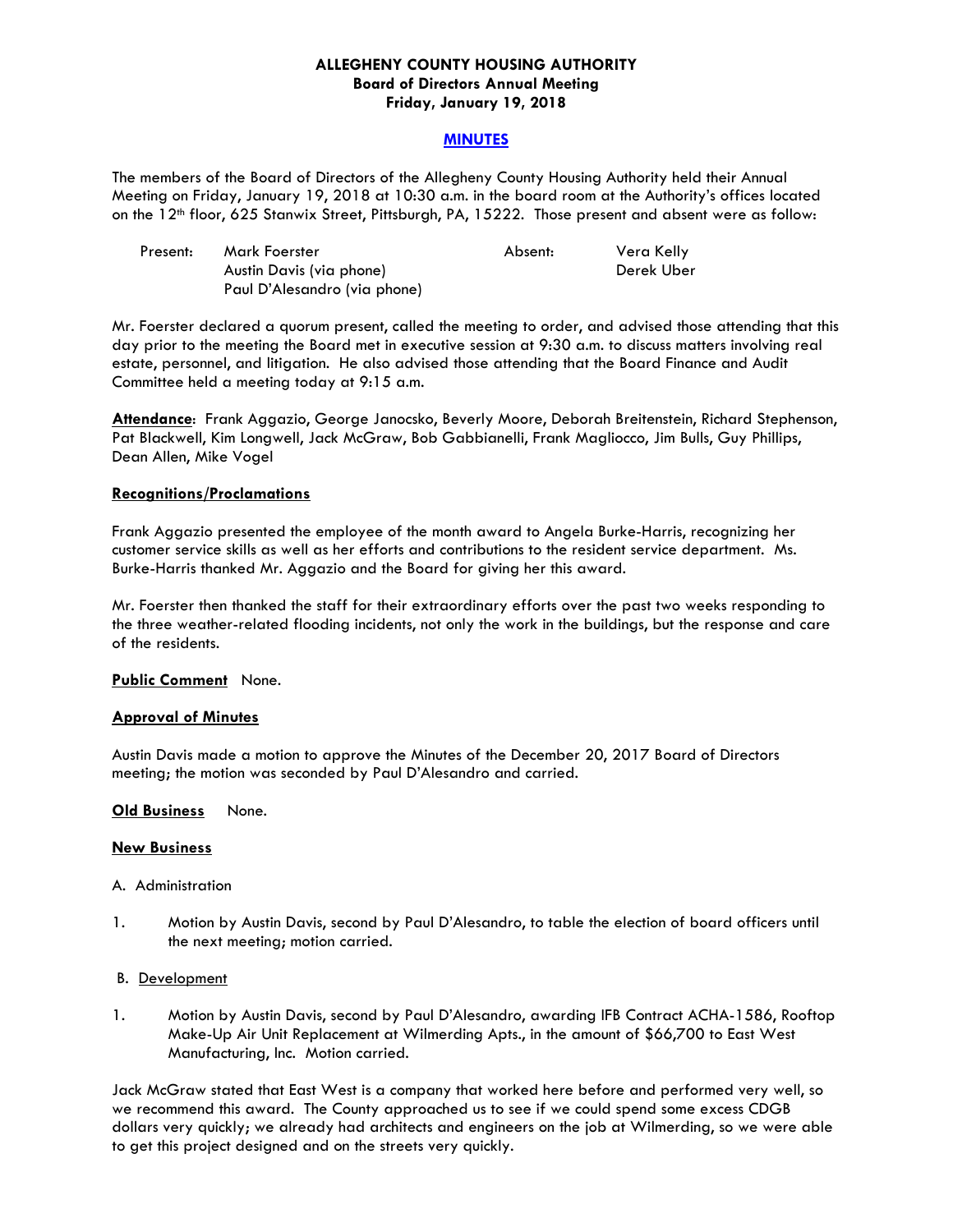# C. HMO

1. Motion by Austin Davis, second by Paul D'Alesandro, approving the closing and opening of the following LIPH Waiting Lists effective February 1, 2018:

# **Opening:**

- Carnegie Apartments (1 Bedrooms) 514 Lydia Drive, Carnegie, PA 15106
- Rachel Carson Hall (Efficiencies ) 135 Second Avenue, Tarentum, PA 15084
- Dumplin Hall ( 1 Bedrooms ) 502 Hay Street, Wilkinsburg, PA 15221
- General Braddock Towers (Efficiencies ) 620 Sixth Street, North Braddock, PA 15104
- Caldwell Station (2 Bedrooms ) 314 Commerce Street, Wilmerding, PA 15148
- Groveton Village (1, 2, 3 & 4 Bedrooms ) 511 Groveton Drive, Coraopolis, PA 15108
- Hawkins Village (1 Bedrooms) 500 Kenmawr Avenue, Rankin, PA 15104
- Hays Manor (1 & 2 Bedrooms) 205 Locust Street, McKees Rocks, PA 15136
- Pleasant Ridge Apartments (4 Bedrooms) 251 Jefferson Drive, McKees Rocks, PA 15136
- Prospect Terrace ( 1& 2 Bedrooms) 29 Prospect Drive, East Pittsburgh, PA 15112
- Scattered Sites ( 2 & 3 Bedrooms ) 511 Groveton Drive, Coraopolis, PA 15108

# **Closing:**

- Corbett Apartments (1 Bedroom )175 Corbett Court, Pittsburgh, PA 15237
- Westview Tower (1 Bedroom) 808 West View Park Drive West View, PA 15229
- Sharpsburg Housing (1, 2 and 3 Bedrooms) 300 Sisca Street, Sharpsburg, PA 15215
- Negley Gardens (1, 2, 3 and 4 Bedrooms) 804 Creek St., Apt. D , Tarentum, PA 15084
- Scattered Sites (1 Bedrooms ) 511 Groveton Drive, Coraopolis, PA 15108
- Wilmerding Apartments (Efficiencies) 314 Commerce Street, Wilmerding, PA 15148

The motion was unanimously carried.

# Off Agenda

1. Motion by Austin Davis, second by Paul D'Alesandro, approving an intergovernmental contract with the Housing Authority of the City of Pittsburgh (HACP) for the provision of bedbug extermination services to the ACHA for a 1-year period, with up to two 1-year renewal options; total contract expenditures not to exceed \$350,000 over three years. Motion carried.

Mr. Aggazio advised that bedbug infestation is increasing, and we need a way to control cost. We negotiated with HACP and they are able to provide these services through an intergovernmental agreement at a rate approximately 50% less than we are currently paying. Last year we spent approximately \$250,000 on bedbug extermination. We hope with this contract we can significantly reduce those expenditures.

### **Comment on General Items None.**

# **Adjournment**

The meeting ended at approximately 10:50 a.m. after a motion to adjourn was made by Austin Davis, seconded by Paul D'Alesandro, and carried.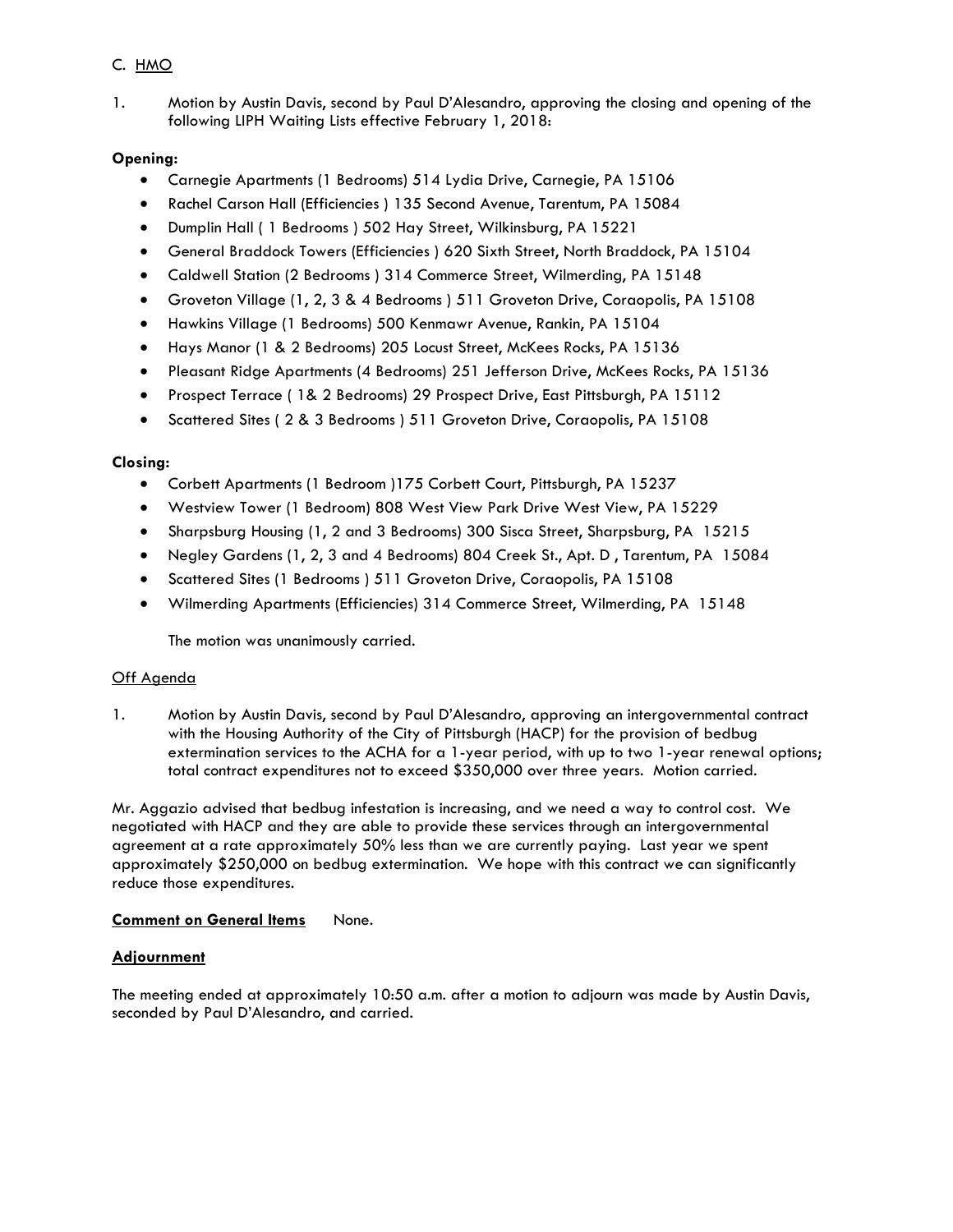### **ALLEGHENY COUNTY HOUSING AUTHORITY Board of Directors Meeting Friday, February 16, 2018**

### **MINUTES**

The members of the Board of Directors of the Allegheny County Housing Authority held their Annual Meeting on Friday, February 16, 2018 at 10:30 a.m. in the board room at the Authority's offices located on the 12<sup>th</sup> floor, 625 Stanwix Street, Pittsburgh, PA, 15222. Those present and absent were as follow:

| Present: | Mark Foerster            | Absent: | Vera Kelly       |
|----------|--------------------------|---------|------------------|
|          | Austin Davis (via phone) |         | Paul D'Alesandro |
|          | Derek Uber               |         |                  |

Mr. Foerster declared a quorum present, called the meeting to order, and advised those attending that this day prior to the meeting the Board met in executive session at 9:30 a.m. to discuss matters involving real estate, personnel, and litigation. He also advised those attending that the Board Finance and Audit Committee held a meeting today at 9:15 a.m.

**Attendance**: Frank Aggazio, George Janocsko, Beverly Moore, Deborah Breitenstein, Mike Vogel, Frank Magliocco, Jack McGraw, Kim Longwell, Robert Gabbianelli, Kevin Bartko, Nicole Knapp, James Bulls, Pat Blackwell, Rich Stephenson, Mark Mullen

#### **Recognitions/Proclamations**

The Executive Director stated that during the past several weeks, we have had many unfortunate events happen at our properties due to the weather, accidents and flooding; broken sprinkler lines, broken water lines, boilers that went out, etc. Some of the bigger events happened at Golden Tower, Fraser Hall, and West Mifflin Manor. We were in a debriefing meeting with staff from CYS, and they wanted to go over everything. They specifically staff at the Housing Authority, how well they were to work with and how we performed and how we did. I am very, very proud of those employees, and there are many more than we are recognizing today, so many people went above and beyond. But they specifically praised Mark Mullen, how much he went out of his way to help the residents with medication, and food; Nicole Knapp came from another site to help people with West Mifflin, and also Tanya Hunter, who is not here today. So I want to recognize these three, Mark Mullen, Nicole Knapp, and Tanya Hunter, as our employees of the month. Mr. Foerster also thanked the staff for their extra work during these catastrophes.

### **Public Comment** None.

### **Approval of Minutes**

Derek Uber made a motion to approve the Minutes of the January 19, 2018 Board of Directors meeting; the motion was seconded by Austin Davis and carried.

#### **Old Business** None.

#### **New Business**

#### A. Administration

- 1. Motion by Derek Uber, second by Austin Davis, approving renewal of the flood insurance policies with the National Flood Insurance Program through American Bankers, in the total amount of \$55,919.00 for the term 02/26/18 to 02/26/19 for coverage on various buildings at Uansa Village, Hays Manor, Negley Gardens, Rachel Carson Hall and Golden Tower. Motion carried.
- 2. Motion by Derek Uber, second by Austin Davis, approving ratification of a Collective Bargaining Agreement between the Authority and the Pittsburgh Building and Construction Trades Council for the term  $10/1/17$  through 9/30/20. Motion carried.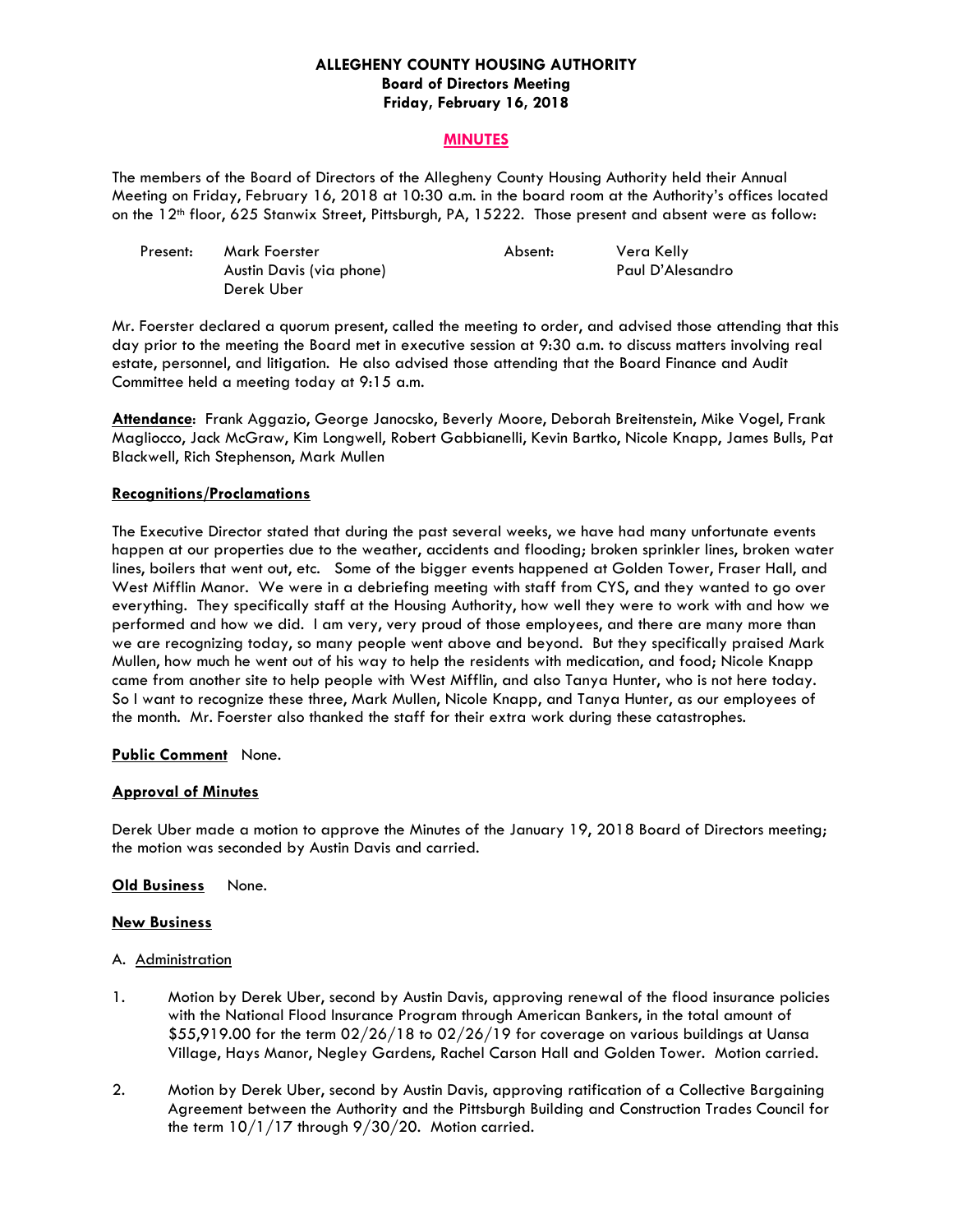### B. Development

1. Motion by Derek Uber, second by Austin Davis, approving Change Order G-15 to Contract ACHA-1562-1/GC, General Construction for Interior Improvements at West View Tower, in the amount of \$27,788.01 to Liokareas Construction Company, for labor and materials to paint corridor walls, doors and frames in the building.

Jack McGraw explained we had eliminated the hallway painting due to costs. We then had some damage in the lobby area due to sewage backing up, and at the same time the County notified us that they had some additional CDBG funds for us to use, so we negotiated with the contractor to do this additional work.

2. Motion by Derek Uber, second by Austin Davis, awarding IFB Contract ACHA-1591, Roof Replacement at Wilmerding Apartments, in the amount of \$140,426 to Bryn Enterprises, LLC. Motion carried.

Jack McGraw stated that this work is also possible due to the CDBG monies that needed to be obligated and spent quickly. We were able to get this on the street and bid. Bryn has not worked here before, but checks out very well, and we recommend award.

3. Motion by Austin Davis, second by Derek Uber, awarding IFB Contract ACHA-1589, Domestic Hot Water Boiler Replacement at Wilmerding Apartments, in the amount of \$44,877 to Mele, Inc.

Jack advised that this is the same, the County made additional funds available and we were able to get this on the street, bidded and awarded.

# C. HMO

1. The following **Resolution #18-01** was introduced by the Chair, read in full and considered:

# *RESOLUTION #17-20 TRANSFER OF UNCOLLECTABLE TENANT ACCOUNTS*

 *BE IT RESOLVED that the Board of Directors of the Allegheny County Housing Authority hereby approve transfer of uncollectible tenant accounts in the amount of \$21,417.52 and referral for further action, if warranted.* 

 Derek Uber moved that the foregoing Resolution be adopted as introduced and read, which was seconded by Austin Davis, and upon roll call the 'Ayes' and 'Nays' were as follows:

| AYES: | Mark Foerster | NAYS: | None |
|-------|---------------|-------|------|
|       | Austin Davis  |       |      |
|       | Derek Uber    |       |      |

The Chair thereupon declared said Resolution carried and adopted*.* 

### Off Agenda

1. Motion by Austin Davis, second by Derek Uber, approving Contract ACHA-1591, Calcium Chloride & Rock Salt, with Sal Chemical, and AFG Company, for a two year term starting 1/1/18, with two 1-year options. Motion carried.

Mr. Aggazio stated this is a cooperate contract with the City of Pittsburgh, County of Allegheny, Pittsburgh Parking Authority, CCAC, and The Sports and Exhibition Authority; the purchasing cooperative has reduced the cost of goods and services and the County to buy in quantities at a cheaper price.

### **Comment on General Items**

Mr. Foerster asked for an update on Mapleview. Jack McGraw responded that the porch was demolished. All of the decks are now being inspected and we are coming up with a plan to reinforce the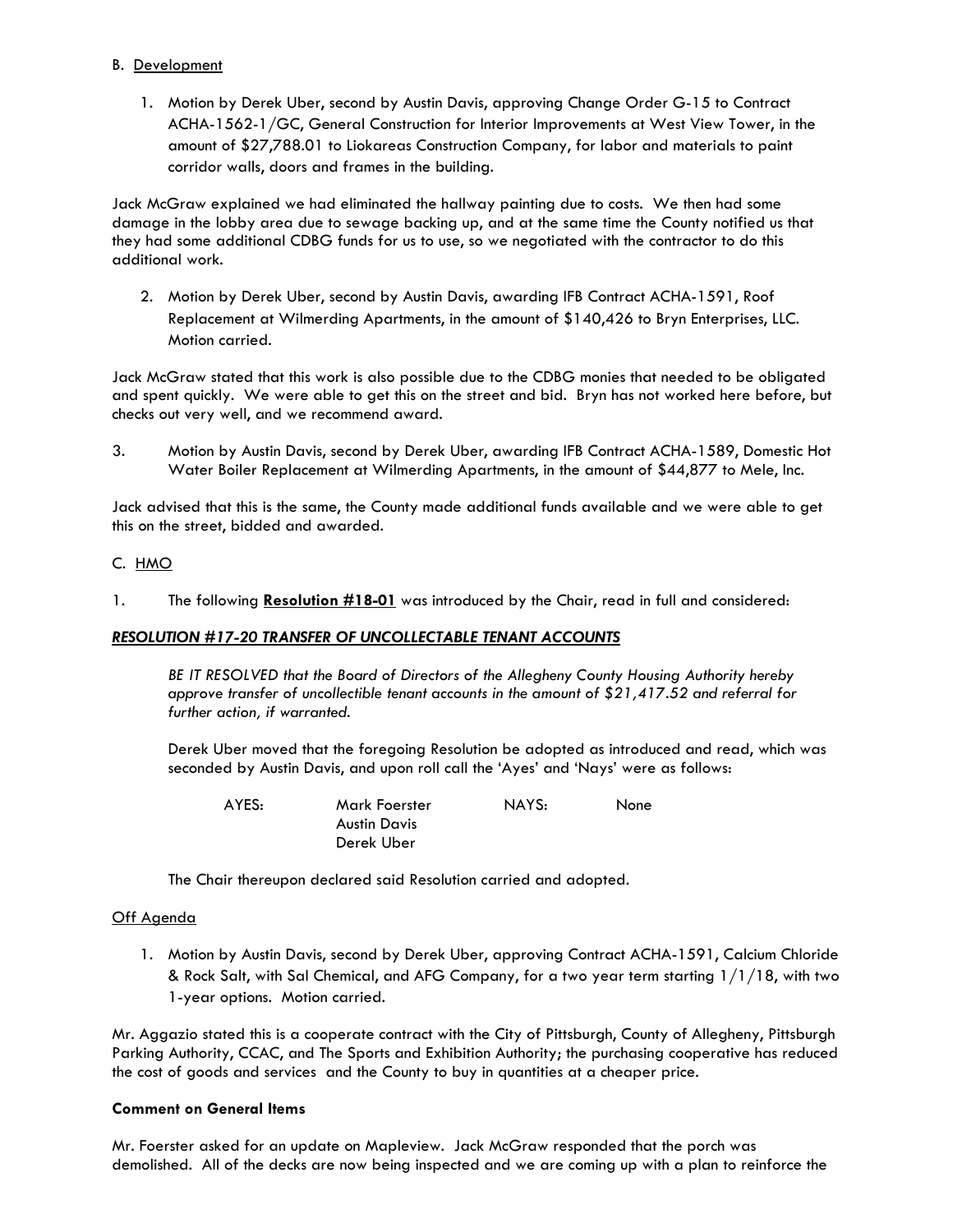pads. The porches were code compliant at the time of the work. The engineer should have the report back tomorrow and we will do an emergency procurement to take care of this.

# **Adjournment**

Motion by Austin Davis, second by Derek Uber, to adjourn the meeting; motion carried.

The meeting ended at approximately 10:55 a.m.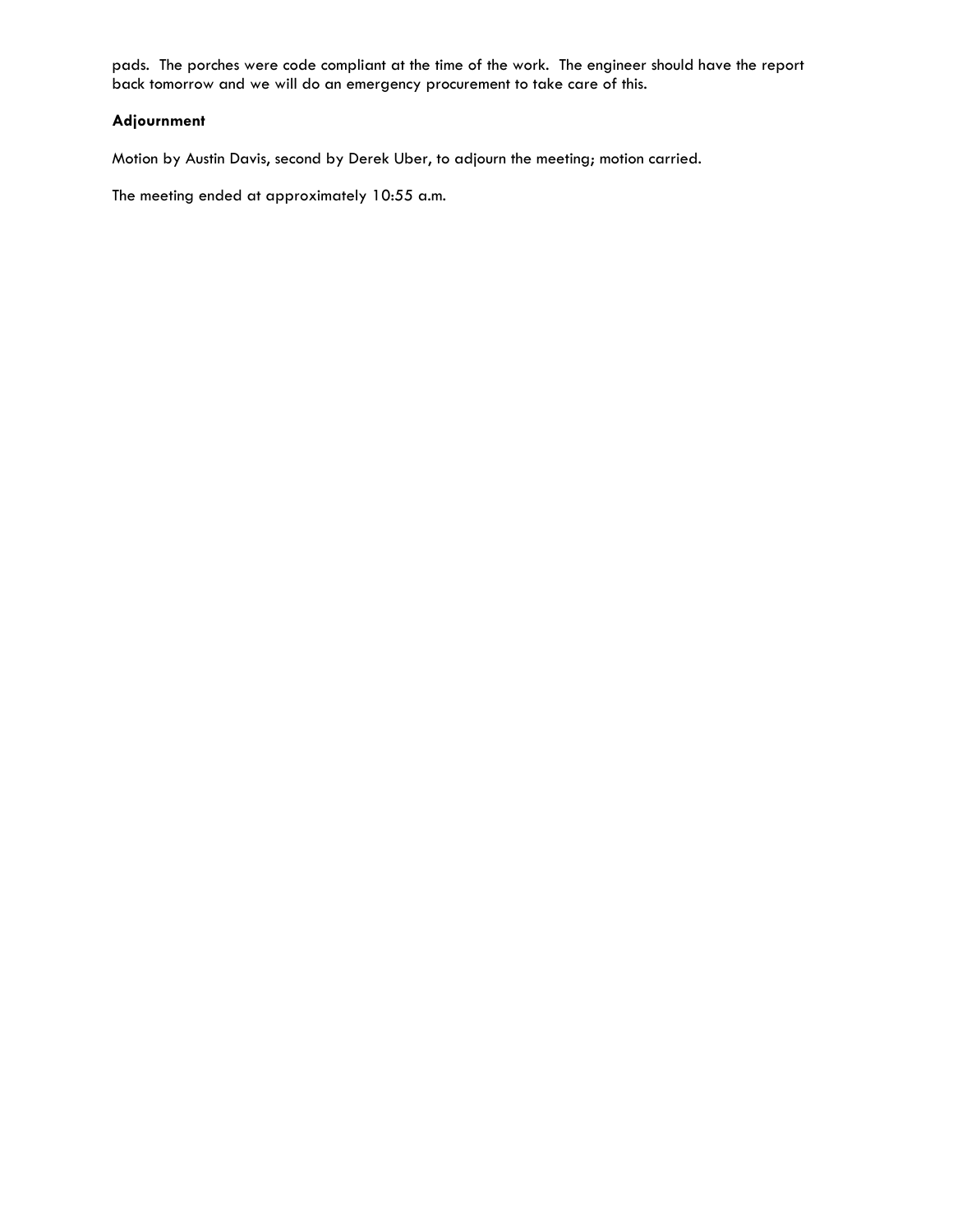### **ALLEGHENY COUNTY HOUSING AUTHORITY Board of Directors Meeting Friday, March 16, 2018**

#### **MINUTES**

The members of the Board of Directors of the Allegheny County Housing Authority held their Annual Meeting on Friday, March 16, 2018 at 10:30 a.m. in the board room at the Authority's offices located on the 12<sup>th</sup> floor, 625 Stanwix Street, Pittsburgh, PA, 15222. Those present and absent were as follow:

| Present: | Mark Foerster                | Absent: | Vera Kelly   |
|----------|------------------------------|---------|--------------|
|          | Derek Uber                   |         | Austin Davis |
|          | Paul D'Alesandro (via phone) |         |              |

Mr. Foerster declared a quorum present, called the meeting to order, and advised those attending that this day prior to the meeting the Board met in executive session at 9:30 a.m. to discuss matters involving real estate, personnel, and litigation. He also advised those attending that the Board Finance and Audit Committee held a meeting today at 9:15 a.m.

**Attendance**: Frank Aggazio, John Daley, Beverly Moore, Deborah Breitenstein, Pat Blackwell, Bobby Gabbianelli, Mike Vogel, Dean Allen, Kevin J. Bartko, Frank Magliocco, Richard Stephenson, Jack Kearney, Andy Jamrom, James Bulls, Paul Reiber

#### **Recognitions/Proclamations**

The Executive Director stated our award is a special award; our employee of the month has been here almost 30 years. He takes great pride in his work, he helps out wherever he can, for example patching sidewalks, as well as his regular job; he will also fill in on snow removal if we need him. He is also a huge help on HUD inspections. With 30 years of distinguished service, our employee of the month is Jack Kearney. Jack is retiring next month, and will be sorely missed by everyone.

**Public Comment** None.

### **Approval of Minutes**

Derek Uber made a motion to approve the Minutes of the February 16, 2018 Board of Directors meeting; the motion was seconded by Paul D'Alesandro and carried.

#### **Old Business** None.

#### **New Business**

#### HMO

1. The following **Resolution #18-02** was introduced by the Chair, read in full and considered:

### *RESOLUTION #18-02 TRANSFER OF UNCOLLECTABLE TENANT ACCOUNTS*

 *BE IT RESOLVED that the Board of Directors of the Allegheny County Housing Authority hereby approve transfer of uncollectible tenant accounts in the amount of \$26,739.13 and referral for further action, if warranted.* 

 Derek Uber moved that the foregoing Resolution be adopted as introduced and read, which was seconded by Paul D'Alesandro, and upon roll call the 'Ayes' and 'Nays' were as follows:

| AYES: | Mark Foerster    | NAYS: | None |
|-------|------------------|-------|------|
|       | Derek Uber       |       |      |
|       | Paul D'Alesandro |       |      |

The Chair thereupon declared said Resolution carried and adopted*.*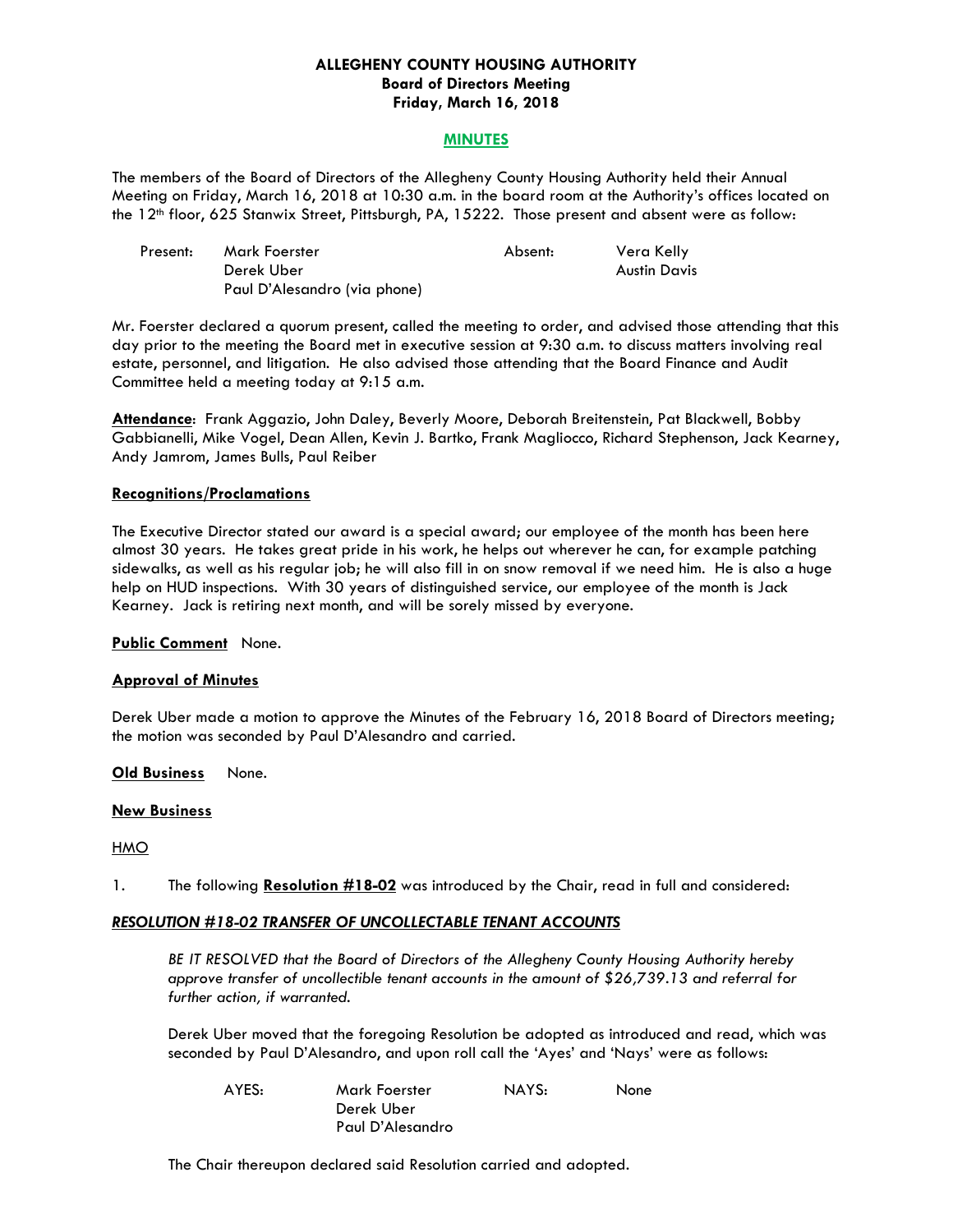1. The following **Resolution #18-03** was introduced by the Chair, read in full and considered:

### *RESOLUTION #18-03 INVESTMENT POLICY ADOPTION AND RATIFICATION*

### *ACHA INVESTMENT POLICY Effective Date: February 1, 2018*

*The Board of Commissioners of the Allegheny County Housing Authority (ACHA), recognizing that it is the responsibility of ACHA to fully maximize the use of all available funds, approved the Investment Policy, with the understanding that it is the responsibility of the Executive Director and the Board to supervise the management of ACHA funds in the most efficient manner possible.* 

*The preservation of capital, liquidity, and maximization of interest earnings shall be the major objectivities of ACHA's investment policy.* 

- *1. Preservation of Capital Investments (Federal) shall be made in high quality securities with minimum of risks within the guidelines of Department of Housing and Urban Development (HUD) requirements (as outlined in Notice PIH 96-33, which has been annually extended by HUD) as well as Pennsylvania Law.*
- *2. Non-Federal based Investments will be invested in high quality securities that may or could extend outside of the parameters of the guidelines as set by HUD. Non-Federal Investments are defined as funds that are generated using non-Federal sources as defined by HUD and GAAP (Generally Accepted Accounting Principles).*
- *3. Liquidity Maturities on investments will be structured in accordance with ACHA's cash flow needs to provide availability of cash when needed. It shall be ACHA's policy to limit the term of investments to a period of one year or less though exceptions to this may be considered.*
- *4. Maximization of Interest Earnings ACHA's goal will be to maintain a cash and investment program structured to maximize interest earnings.*

*DELEGATION AND AUTHORITY: The investment program of ACHA is the responsibility of the Executive Director. Although the Executive Director has the ultimate responsibility, he/she may delegate responsibility to the Chief Financial Officer or another qualified Investment Officer.* 

*ELIGIBLE INVESTMENTS: The following are some examples of eligible investments:* 

- *Certificates of Deposit, with amounts in excess of \$250,000 to be collateralized in accordance with HUD requirements*
- *Money Market and Savings, with amounts in excess of \$250,000 to be collateralized in accordance with HUD requirements*
- *Direct Obligations of the Federal Government, such as Treasury Bills*
- *Obligations of Federal Agencies, as prescribed by HUD and Pennsylvania Law*
- *Securities of Government Sponsored Agencies, as prescribed by HUD and Pennsylvania Law*
- *Repurchase Agreements for a term not to exceed 30 days, collateralized in accordance with HUD guidelines that require ACHA or third party custody of the collateral, and as prescribed by HUD and Pennsylvania Law*
- *State Local Agency Investment Fund*
- *Attachment A of HUD Notice 96-33 identifies the specific Federal funded Investments. This Notice is a required attachment to this policy.*

*MATURITIES: Investment maturities will be selected in accordance with ACHA's cash flow needs and prevailing market conditions.* 

*BANKS AND SAVINGS & LOANS: When the amount of funds to be invested is determined, investments will be made only with institutions approved by the Board of Commissioners with executed depository agreements. All banks or savings and loans approved as depositories for ACHA funds must maintain FDIC coverage.* 

*COLLATERIZATION: It will be ACHA's policy to require that adequate collateral be pledged for all deposits or investments with banks or savings and loans exceeding the FDIC amount of \$250,000. The financial institution will*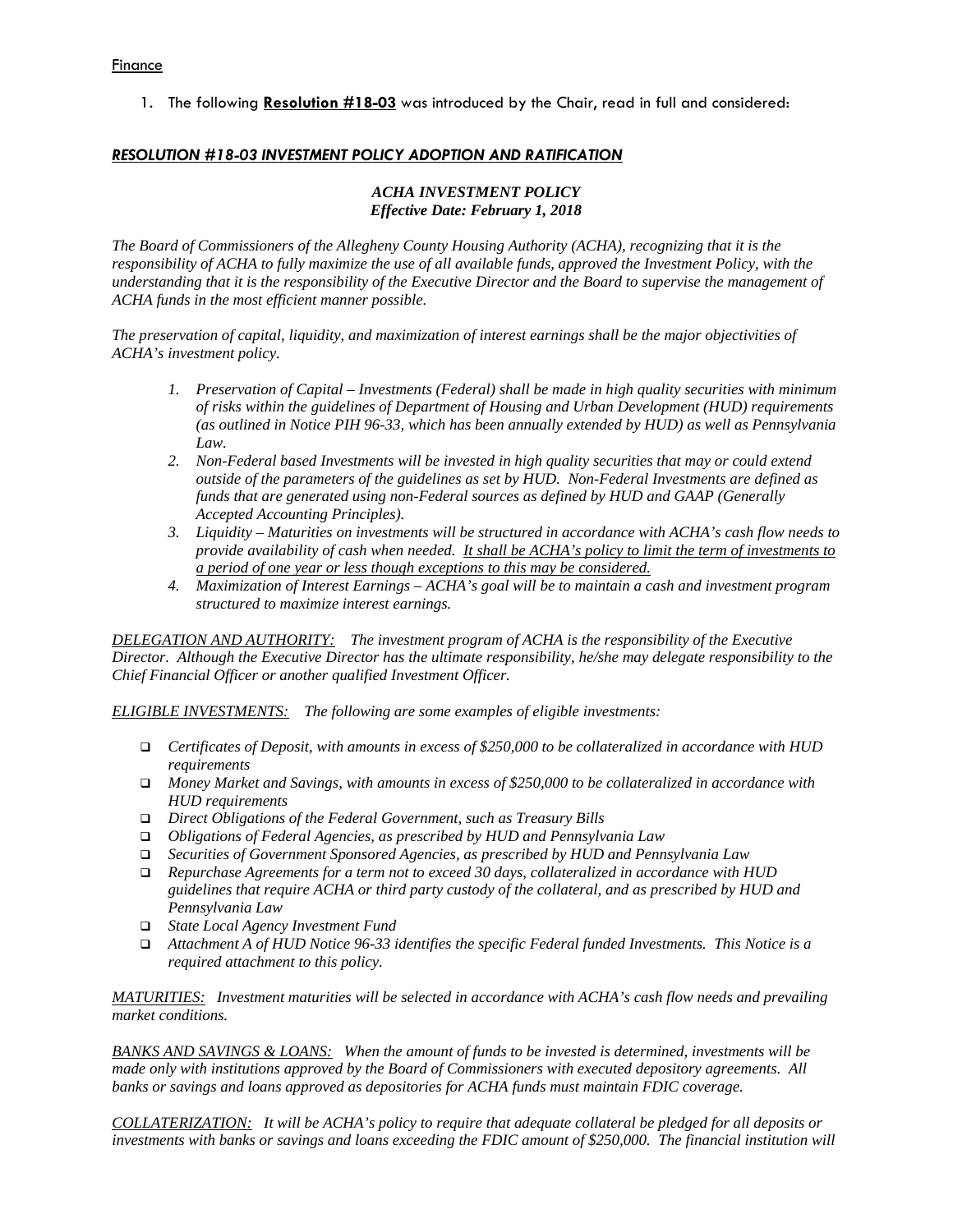*be required to purchase federal or federally insured securities, and to provide evidence of this collateral to ACHA. The cash value of these securities must equal or exceed the value of ACHA's deposits in excess of \$250,000.* 

*SAFEKEEPING AND CUSTODY: The physical safekeeping of securities and deposit certificates will be entrusted to the banks and savings and loans accordance with the official Depository Agreement.* 

*PROCEDURES AND CONTROLS: The Executive Director has the responsibility for internal control over investment procedures.* 

 Derek Uber moved that the foregoing Resolution be adopted as introduced and read, which was seconded by Paul D'Alesandro, and upon roll call the 'Ayes' and 'Nays' were as follows:

| AYES: | Mark Foerster    | NAYS: | None |
|-------|------------------|-------|------|
|       | Derek Uber       |       |      |
|       | Paul D'Alesandro |       |      |

The Chair thereupon declared said Resolution carried and adopted*.* 

Richard Stephenson advised this policy deals with our non-federal funds; we follow HUD regulations concerning federal monies.

#### **Purchasing**

1. Motion by Derek Uber, second by Paul D'Alesandro awarding Contract ACHA 1585 – Dwelling Unit Cleaning Services, to (1) Better Maintenance, and (2) D & D, for a 2 year period, with up to three 1-year options. Motion carried.

### **Comment on General Items** None.

#### **Adjournment**

There being no further business to conduct, Derek Uber made a motion to adjourn the meeting, which was seconded by Paul D'Alesandro and unanimously approved.

The meeting ended at 10:45 a.m.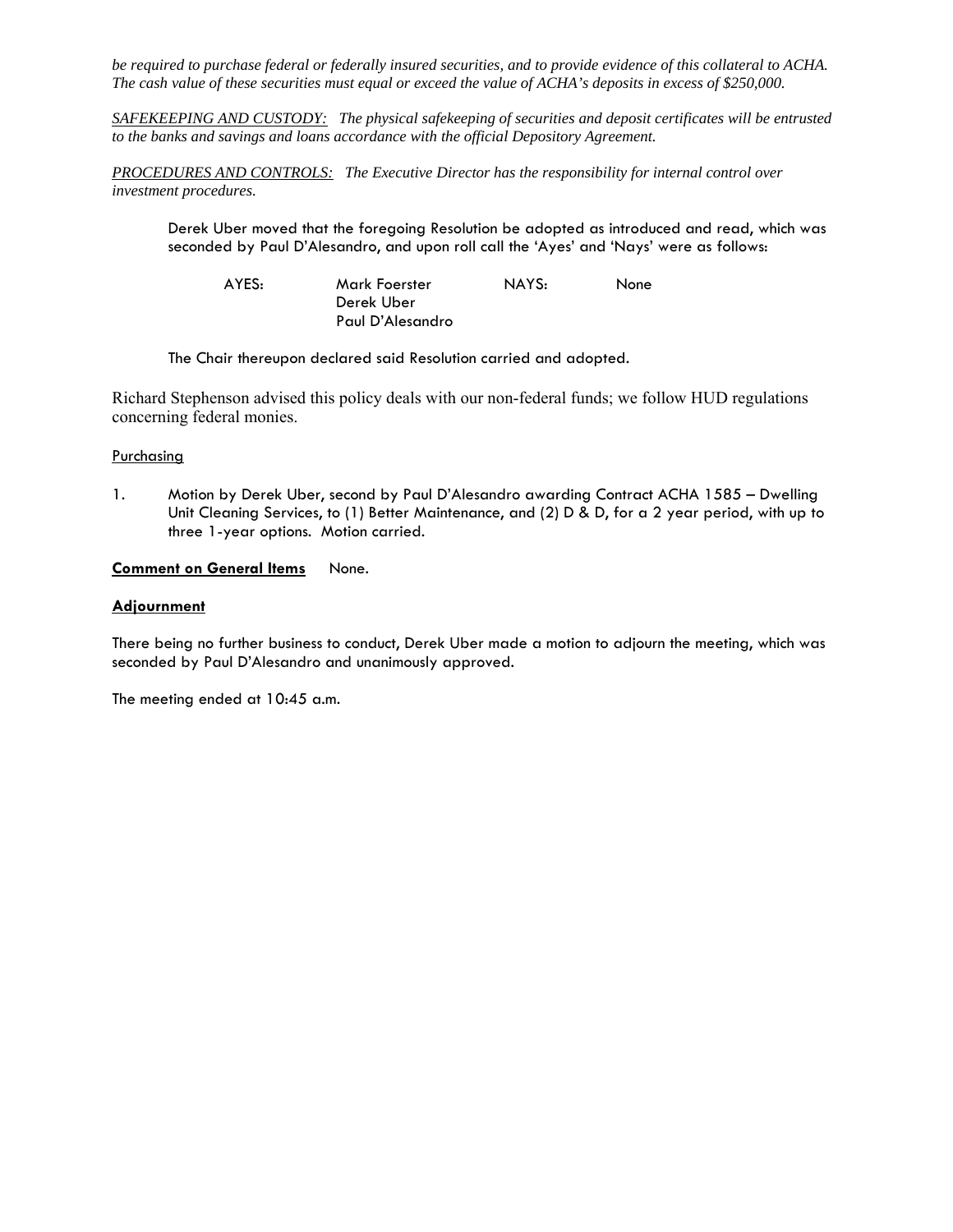### **ALLEGHENY COUNTY HOUSING AUTHORITY Board of Directors Meeting Friday, April 20, 2018**

#### **MINUTES**

The members of the Board of Directors of the Allegheny County Housing Authority held their Annual Meeting on Friday, April 20, 2018 at 10:30 a.m. in the board room at the Authority's offices located on the 12<sup>th</sup> floor, 625 Stanwix Street, Pittsburgh, PA, 15222. Those present and absent were as follow:

| Present: | Mark Foerster | Absent: | Vera Kelly       |
|----------|---------------|---------|------------------|
|          | Austin Davis  |         | Paul D'Alesandro |
|          | Derek Uber    |         |                  |

Mr. Foerster declared a quorum present, called the meeting to order, and advised those attending that this day prior to the meeting the Board met in executive session at 9:30 a.m. to discuss matters involving real estate, personnel, and litigation. He also advised those attending that the Board Finance and Audit Committee held a meeting today at 9:15 a.m.

**Attendance**: Frank Aggazio, Beverly Moore, George Janocsko, Deborah Breitenstein, Pat Blackwell, Rich Stephenson, Kate Giammarise, Bobby Gabbianelli, Mike Vogel, Kim Longwell, Kevin Bartko, Jack McGraw, James Bulls, Frank Magliocco

**Recognitions/Proclamations** None.

**Public Comment** None.

### **Approval of Minutes**

Derek Uber made a motion to approve the Minutes of the March 16, 2018 Board of Directors meeting; the motion was seconded by Austin Davis and carried.

### **Old Business** None.

### **New Business**

#### A. Administration

- 1. Motion by Austin Davis, second by Derek Uber, ratifying and approving a Collective Bargaining Agreement between the Authority and Teamsters Local 250 for the term 10/1/17 through 9/30/20. Motion carried.
- 2. Motion by Derek Uber, second by Austin Davis, approving renewal of the Worker's Compensation Insurance coverage for the term  $6/15/18-6/15/19$  with HARIE, estimated annual premium of \$236,763. Motion carried.

### B. Development

1. Motion by Austin Davis, second by Derek Uber, approving piggyback of State Contract 4000017037 with Sit On It/Mt. Lebanon Office Furniture in the amount of \$22,383.50 for the purchase of replacement furniture in Homestead Apts. C Building Community Room and the Lobby of D Building. Motion carried.

### C. HMO

1. The following **Resolution #18-04** was introduced by the Chair, read in full and considered: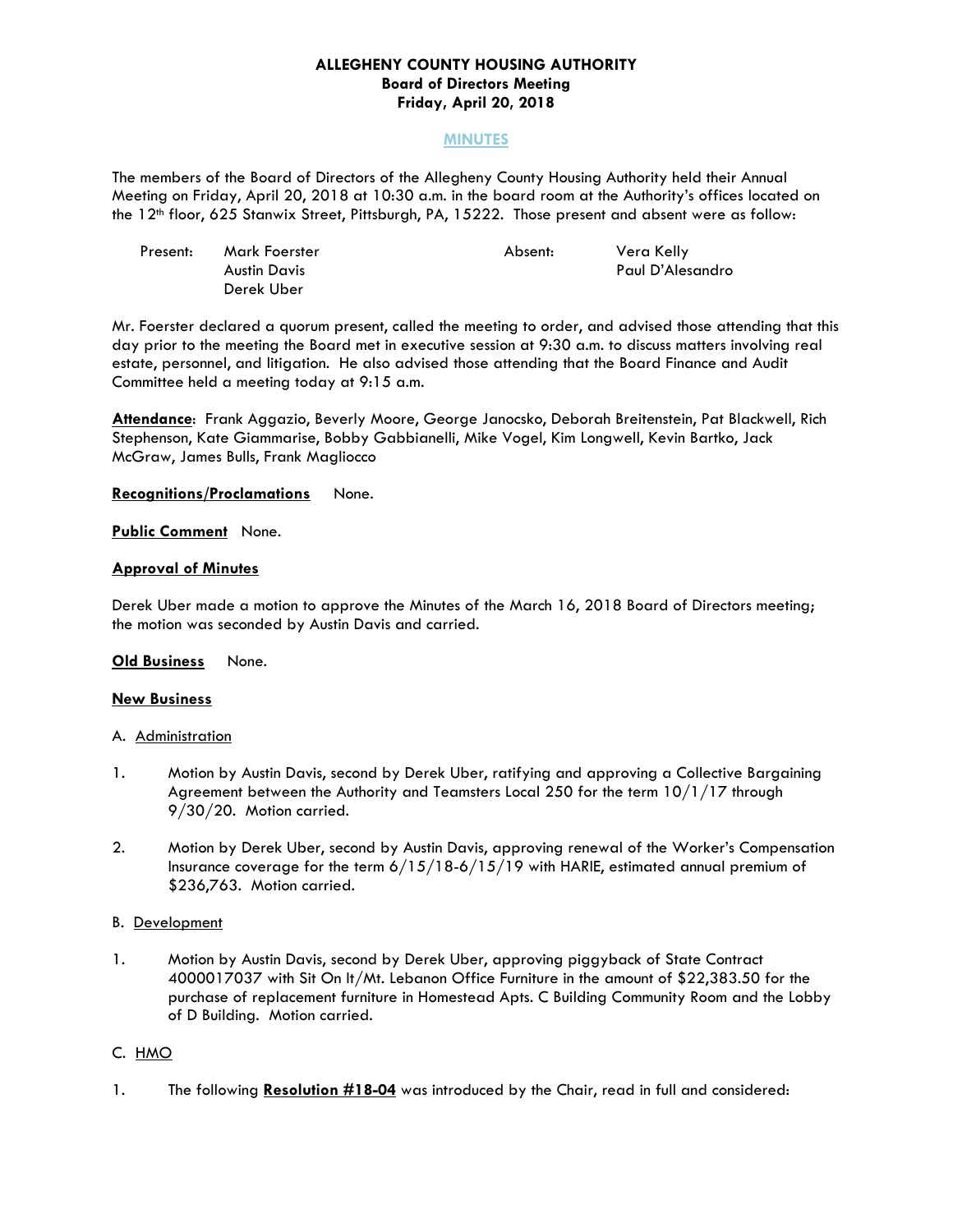### *RESOLUTION #18-04 TRANSFER OF UNCOLLECTABLE TENANT ACCOUNTS*

 *BE IT RESOLVED that the Board of Directors of the Allegheny County Housing Authority hereby approve transfer of uncollectible tenant accounts in the amount of \$34,537.99 and referral for further action, if warranted.* 

 Austin Davis moved that the foregoing Resolution be adopted as introduced and read, which was seconded by Derek Uber, and upon roll call the 'Ayes' and 'Nays' were as follows:

| AYES: | Mark Foerster       | NAYS: | None |
|-------|---------------------|-------|------|
|       | Derek Uber          |       |      |
|       | <b>Austin Davis</b> |       |      |

The Chair thereupon declared said Resolution carried and adopted*.*

#### D. Purchasing

1. Motion by Austin Davis, second by Derek Uber, approving piggyback of CoStars Cooperative Purchasing Contract #025-251 with C Harper Ford for the purchase of a 2017 Ford F-450 Truck, in the amount of \$49,659, for use by the maintenance department. Motion carried.

### E. Public Safety

1. Motion by Derek Uber, second by Austin Davis, Request approving entering into an agreement with the Commonwealth of Pennsylvania's Office of Attorney General to participate and assist with the PA Bureau of Narcotics Investigations. Motion carried.

# F. HCVP

1. Motion by Austin Davis, second by Derek Uber approving and ratifying the Payment Standards required by the Small Area Fair Market Rents (SAFMR) effective April 1, 2018. Motion carried.

### **OFF AGENDA**

1. The following **Resolution #18-05** was introduced by the Chair, read in full and considered:

# *RESOLUTION #18-05 ADOPTING A NO SMOKING POLICY FOR ALL ACHA LIPH UNITS EFFECTIVE MAY 1, 2018*

 *BE IT RESOLVED that the Board of Directors of the Allegheny County Housing Authority hereby adopts the following No Smoking Policy for all ACHA LIPH units effective May 1, 2018, in compliance with the HUD Final Rule instituting Smoke-Free Public Housing, and guidance on instituting and enforcing such policies:* 

> *Allegheny County Housing Authority No Smoking Policy For all Allegheny County Housing Authority Low-Income Public Housing Units Adopted 04/20/2018*

*As required by HUD, the Allegheny County Housing Authority adopts the following No Smoking Policy ("Policy") forbidding smoking in all of its public housing-only structures and within 25 feet of an Allegheny County Housing Authority public housingonly owned structure, and where approved by the ownership entity in mixed finance developments. This Policy is effective May 1, 2018. This Policy does not ban smoking by public housing residents. Rather, it identifies where smoking is prohibited.* 

#### *A. PURPOSE*

*This Policy was developed to:* 

- *1. Protect tenants from the medical hazards of second hand smoke;*
- *2. Protect lives and property from fires due to smoking accidents; and*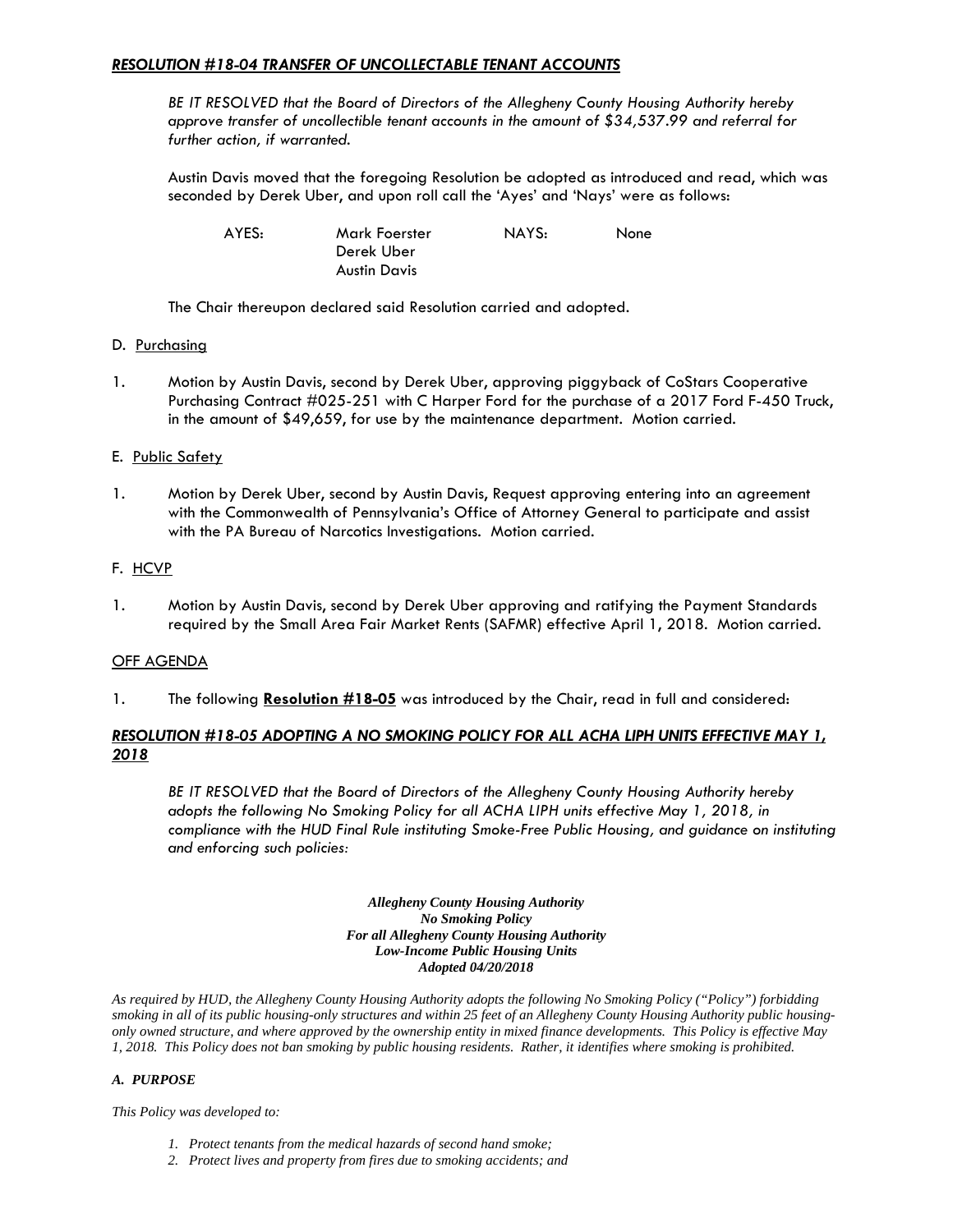*3. Reduce turnover costs associated with smoke damage in our residential units.* 

#### *B. DEFINITIONS*

*Prohibited Tobacco Products. Items that involve the ignition and burning of tobacco leaves, such as, but not limited to, store bought or hand-rolled cigarettes, cigars, and pipes. This includes water pipes, hookahs, and e-cigarettes.* 

*Restricted Areas. Smoking is not allowed in any public housing living units and other interior areas. Interior areas include, but are not limited to, hallways, rental, and administrative offices, maintenance facilities, community centers, day care facilities, laundry facilities, and similar structures. Smoking is also prohibited within 25 feet of public housing and other Allegheny County Housing Authority owned structures. This also includes the Allegheny County Housing Authority's mixed-finance properties only after this Policy is approved by the ownership entity.* 

*Covered Individuals. This Policy covers not only everyone living on the property, but also all guests and visitors. Each resident is responsible for his or her guests or visitors. Violations of this policy by an aide, guest or visitor will be considered to have been made by the resident(s) head of household.* 

#### *C. THE POLICY*

*Effective May 1, 2018, Prohibited Tobacco Products are not allowed in Restricted Areas of the Allegheny County Housing Authority. Smoking is also prohibited within 25 feet of public housing and other Allegheny County Housing Authority owned structures. Residents, aides, visitors, and guests are all covered by this Policy. Any costs incurred by the Allegheny County Housing Authority due to a violation of this policy by a resident, an aide, visitor, or guest shall become the financial obligation of the resident.* 

#### *D. PHASE-IN PERIOD*

*All residents not already in a non-smoking property will need to sign a new lease or lease addendum incorporating this Policy into the lease, as well as signing the form attached at the end of this Policy acknowledging their understanding of the No Smoking Policy.* 

*The Allegheny County Housing Authority recognizes that quitting smoking is a difficult task, and urges its smoking residents to begin their transition to a smoke-free life as soon as possible. In that regard, the Allegheny County Housing Authority has formed a partnership with a number of smoking cession organizations to assist people who want to begin their effort to quit smoking. People desiring a referral should contact their property manager. Among those we work with are:* 

> *Tobacco Free Allegheny 1501 Reedsdale St., Pittsburgh, PA 15233 (412) 322-8321*

*Pittsburgh Mercy 1200 Reedsdale Street, Pittsburgh, PA 15212 (877) 637-2924* 

*Allegheny County Health Department 542 Fourth Avenue, Pittsburgh, PA 15219 (412) 392-4441* 

*If the smoking cessation program cannot accept a resident or applicant into its stop smoking program, this is not a valid reason to continue smoking in Restricted Areas. This Policy must be complied with in all situations.* 

*The fact that one smokes is also not a valid reason for rejecting an applicant for public housing. However, smokers admitted after the effective date of this Policy are expected to comply with the Policy immediately upon their admission to public housing. For this reason, the Allegheny County Housing Authority will offer a referral to a smoking cessation program both upon a request to join the public housing waiting list and upon reaching the top of the waiting list and getting close to being offered a public housing unit. Whether one takes advantage of the referral is totally up to the applicant.* 

#### *E. REASONABLE ACCOMMODATION REQUESTS*

*An addiction to nicotine or smoking is not a disability. That stated, a person with a disability may request a reasonable accommodation if they are a smoker. Reasonable accommodations will be made, where warranted, as quickly as possible. Requests for a reasonable accommodation shall be made to the property manager but the decisions will be made by the 504/ADA Coordinator.* 

#### *F. PENALTIES FOR VIOLATING THIS POLICY*

*If a resident, aide, visitor or guest violates this Policy the following penalties shall be enforced:*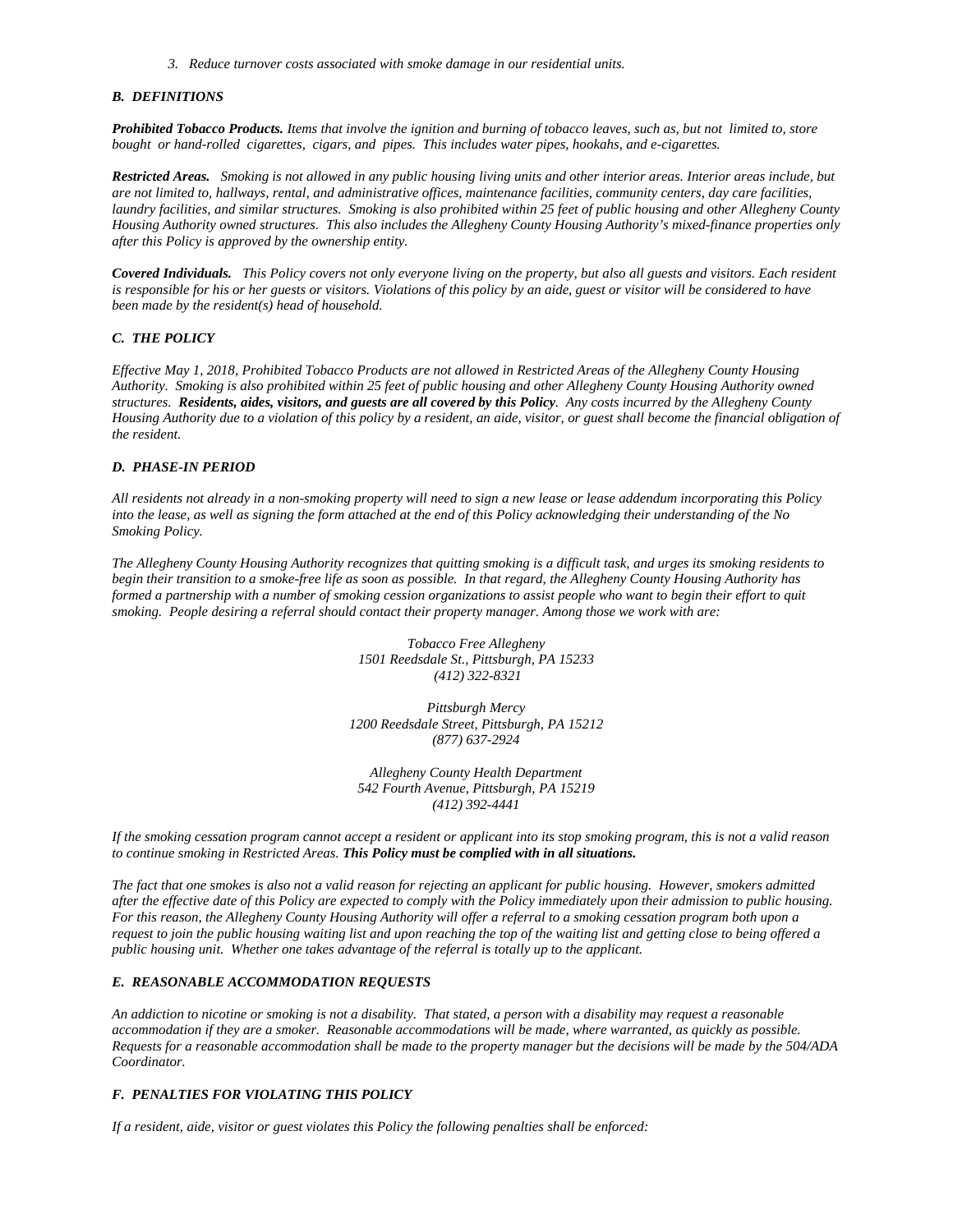*1st Report/Complaint: Residential Property Manager meets with the resident in his/her unit to provide another copy of the Smoke Free Policy. The Residential Property Manager has the option to give a general reminder to the building or sites.* 

*2nd Report/Complaint: A written notice will be given to the non-complier documenting date(s) the Residential Property Manager met with the resident and the outcome of the meeting.* 

*3rd Report/Complaint: A private meeting is held with the resident in the management office where a "last chance" agreement is signed by the resident agreeing to abide by the Allegheny County Housing Authority Non-Smoking Policy. All previous meetings are documented in the agreement.* 

*4th Report/Complaint: The resident is served a Lease Termination Notice for continuously violating the non-smoking policy and eviction procedures are started.* 

*If the violator is an aide, visitor or guest; the graduated penalty steps will start over with each annual lease renewal. There is no start over for a resident.* 

*All penalties assessed against a resident will be documented in the resident's file.* 

#### *G. DISCLAIMER*

*The Allegheny County Housing Authority's adoption of this Policy does not change the standard of care it has for the living units or common areas. The Allegheny County Housing Authority specifically disclaims any implied or express warranties concerning the air quality in either the living units or common area. There is no warranty or promise that the air will be smoke free* 

#### *.Allegheny County Housing Tenant Acknowledgment of Receipt of No Smoking Policy*

*I/We, the undersigned tenants residing at \_\_\_\_\_\_\_\_\_\_\_\_\_\_\_\_\_\_\_\_\_\_\_\_\_\_\_\_\_\_\_\_\_\_\_\_\_\_\_\_\_\_\_\_\_\_\_\_\_\_\_* 

*acknowledge receipt of a copy of the Allegheny County Housing Authority's No Smoking Policy, and the fact that it has been explained to me/us. I/We have read the Policy and understand that violation of the Policy can lead to my and my family's eviction from the property.* 

*\_\_\_\_\_\_\_\_\_\_\_\_\_\_\_\_\_\_\_\_\_\_\_\_\_\_\_\_\_\_\_\_\_\_\_\_\_\_\_\_\_\_\_\_\_\_\_\_\_\_\_\_\_\_\_\_\_\_\_\_\_\_\_\_\_\_\_\_\_\_\_\_\_\_\_\_\_\_\_\_\_\_\_\_\_* 

| $\mathbf{r}$<br><i>onani</i><br>Nionaturo - | Date |
|---------------------------------------------|------|
|                                             |      |
|                                             |      |

#### *Allegheny County Housing Authority*

*Date: By:* 

*Property Manager* 

 Austin Davis moved that the foregoing Resolution be adopted as introduced and read, which was seconded by Derek Uber, and upon roll call the 'Ayes' and 'Nays' were as follows:

Derek Uber Austin Davis

AYES: Mark Foerster NAYS: None

The Chair thereupon declared said Resolution carried and adopted*.*

#### **Comment on General Items** None.

#### **Adjournment**

There being no further business to conduct, Austin Davis made a motion to adjourn the meeting, which was seconded by Derek Uber and unanimously approved.

The meeting ended at 11:00 a.m.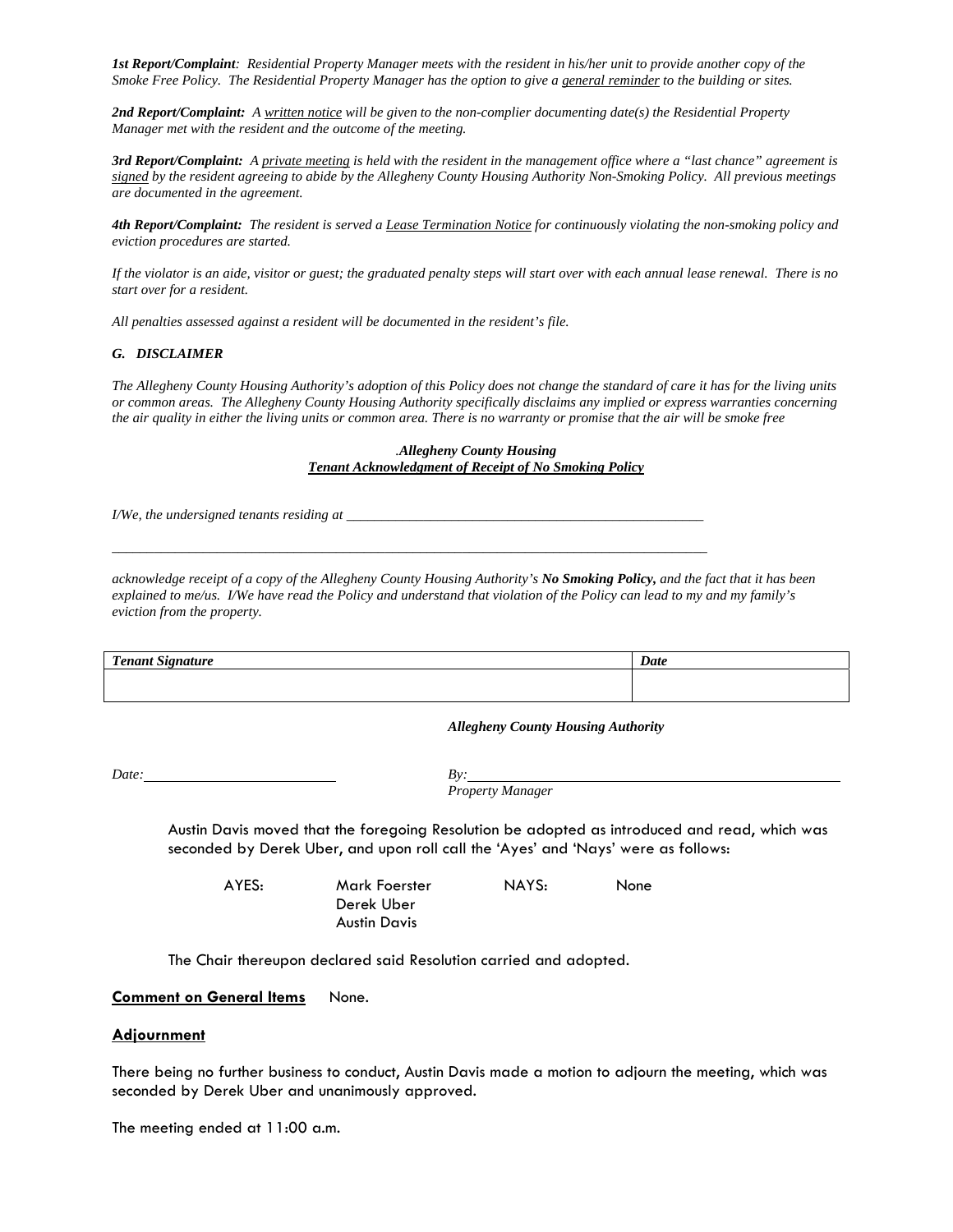### **ALLEGHENY COUNTY HOUSING AUTHORITY Board of Directors Meeting Friday, May 18, 2018**

#### **MINUTES**

The members of the Board of Directors of the Allegheny County Housing Authority held their Annual Meeting on Friday, May 18, 2018 at 10:30 a.m. in the board room at the Authority's offices located on the 12<sup>th</sup> floor, 625 Stanwix Street, Pittsburgh, PA, 15222. Those present and absent were as follow:

Present: Mark Foerster Absent: Paul D'Alesandro Austin Davis Derek Uber Sydney Hayden

Mr. Foerster declared a quorum present, called the meeting to order, and advised those attending that this day prior to the meeting the Board met in executive session at 9:30 a.m. to discuss matters involving real estate, personnel, and litigation. He also advised those attending that the Board Finance and Audit Committee held a meeting today at 9:15 a.m.

Let me Minute show Allegheny County Council approved the appointment of Sydney Hayden to serve as a member of the Allegheny County Housing Authority Board (replacing Vera Kelly) for a term to expire December 31, 2022.

**Attendance**: Frank Aggazio, Beverly Moore, George Janocsko, Deborah Breitenstein, Pat Blackwell, Kevin Bartko, Mike Vogel, Mario Victor, Bobby Gabbianelli, Kim Longwell, James Bulls, Mark O'Brien, Glenn Lavin, Mike Falce, Bob Haas, Sandra Behe, Dave Smith, Anthony Velgich, Randi Beattie, Sue Druga

### **Recognitions/Proclamations**

The Executive Director stated he likes to recognize employees that go above and beyond and give good customer service, which is important for all our departments. This particular landlord wrote such a nice letter, that we had to recognize this individual. This employee took extra time and care in answering questions and explaining in depth the program, talking about what the property needed. The employee of the month is Mark O'Brien. After much cheering and applause from Mark's co-workers, Mark thanked Mr. Aggazio and the Board for the recognition.

Mr. Aggazio then presented an employee of the month award to Mario Victor, who I believe, is the second longest working individual at the Authority and just retired. Mario has been a painter for the Authority for 47 years, and on behalf of the Housing Authority, we thank you for dedicated service to the Authority, and we wish you a long, happy and health retirement.

#### **Public Comment** None.

### **Approval of Minutes**

Austin Davis made a motion to approve the Minutes of the April 20, 2018 Board of Directors meeting; the motion was seconded by Derek Uber and carried.

#### **Old Business** None.

#### **New Business**

1. Austin Davis made a motion to nominate the following slate for the Authority's Board of Directors:

 Chair – Mark Foerster Vice Chair – Austin Davis Secretary – Paul D'Alesandro Treasurer – Derek Uber Assistant Secretary/Treasurer – Sydney Hayden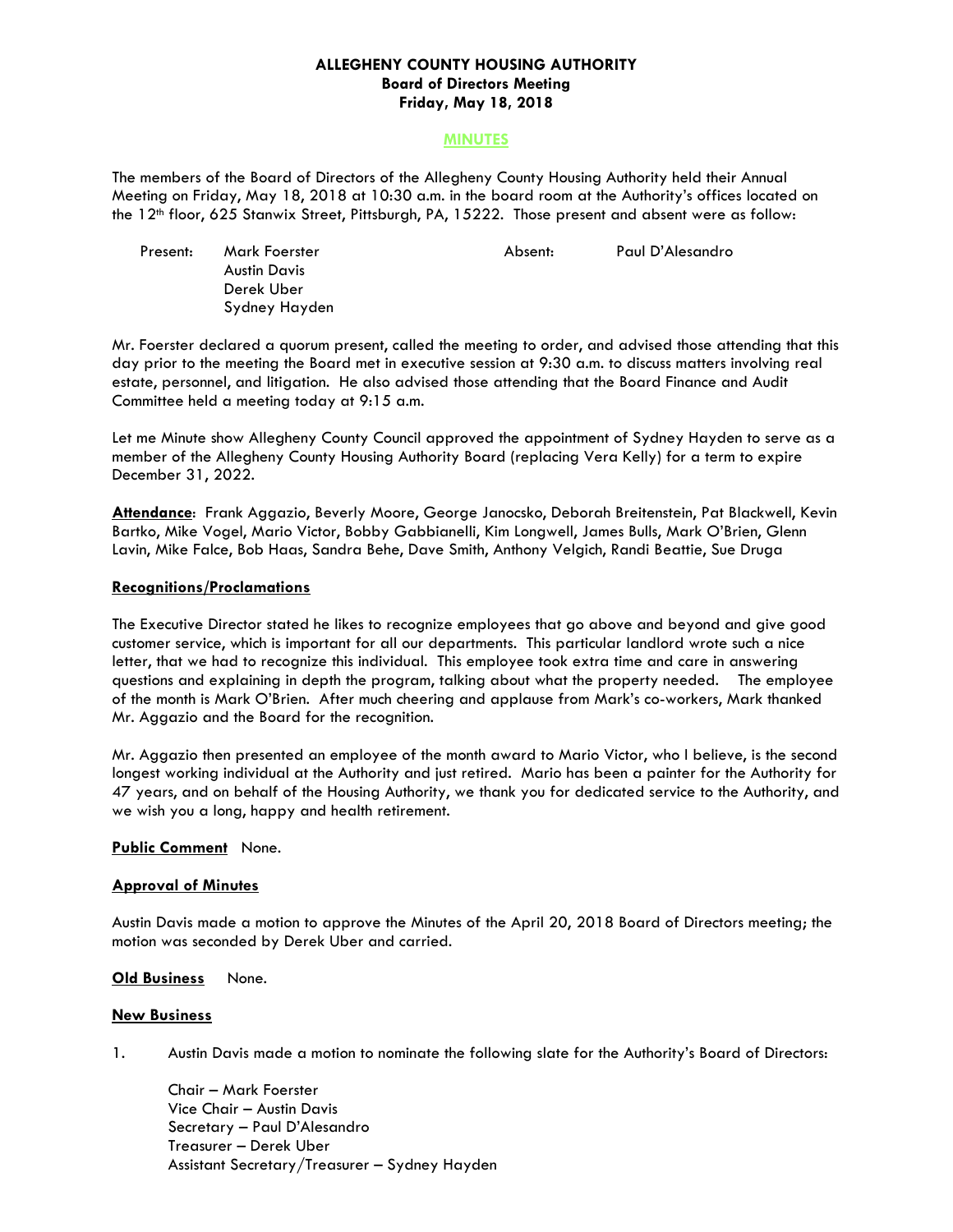Derek Uber seconded the slate as presented, and the motion was unanimously carried.

2. Motion by Austin Davis, second by Derek Uber, authorizing and approving execution of Letter of Intent with Trinity Commercial Development, LLC., to finalize rental terms of the proposed new office space of approximately 24,000 sq. ft for ACHA's central office, to be constructed on or approximate to 300 Chartiers Avenue, McKees Rocks, PA. Motion carried.

The Executive Director stated this process started last February when we were invited to a meeting with McKees Rocks Council; they made a proposal – they were applying for a state grant with a developer and wanted to know if we would be a part of the application, for the revitalization of their downtown area. The numbers had to work, of course, and also the location. The stated awarded a grant of \$2.5 million and there will be matching funds; this will be a \$5 million building. No roof leaks, the AC will work, free parking. This move will save the Authority money in the short term and in the long term – we will be able to purchase the building in 24-26 months.

Mr. Foerster thanked the Executive Director for all of his work in this deal.

# C. HMO

1. The following **Resolution #18-06** was introduced by the Chair, read in full and considered:

# *RESOLUTION #18-06 TRANSFER OF UNCOLLECTABLE TENANT ACCOUNTS*

 *BE IT RESOLVED that the Board of Directors of the Allegheny County Housing Authority hereby approve transfer of uncollectible tenant accounts in the amount of \$56,062.59 and referral for further action, if warranted.* 

 Austin Davis moved that the foregoing Resolution be adopted as introduced and read, which was seconded by Derek Uber, and upon roll call the 'Ayes' and 'Nays' were as follows:

 AYES: Mark Foerster NAYS: None Derek Uber Austin Davis Sydney Hayden

The Chair thereupon declared said Resolution carried and adopted*.*

2. Motion by Austin Davis, second by Derek Uber, approving repairs to the elevators at Corbett Apts. – replacement of a hydraulic jack unit in the amount of \$47,600 – to be completed by Industrial Commercial Elevator, the ACHA's elevator contractor. Motion carried.

### D. Travel

1. Motion by Austin Davis, second by Derek Uber, approving travel for up to 3 staff to attend the NAHRO Summer Conference in San Francisco, CA, from July 27-29, 2018. Motion carried.

### **Comment on General Items**

Sydney Hayden thanked Police Chief Mike Vogel for his extraordinary efforts in working with her and the Highlands School District in holding a Youth Summit. He was instrumental in bringing in dynamic speakers and presenters for workshops for the children. Mike has been attending monthly and bi-monthly meetings to organize and hold this Summit; he is dedicated and I want to commend him on a job well done.

# **Adjournment**

The meeting adjourned at 11:00 a.m. after a unanimously approved motion to adjourn by Austin Davis and second by Derek Uber.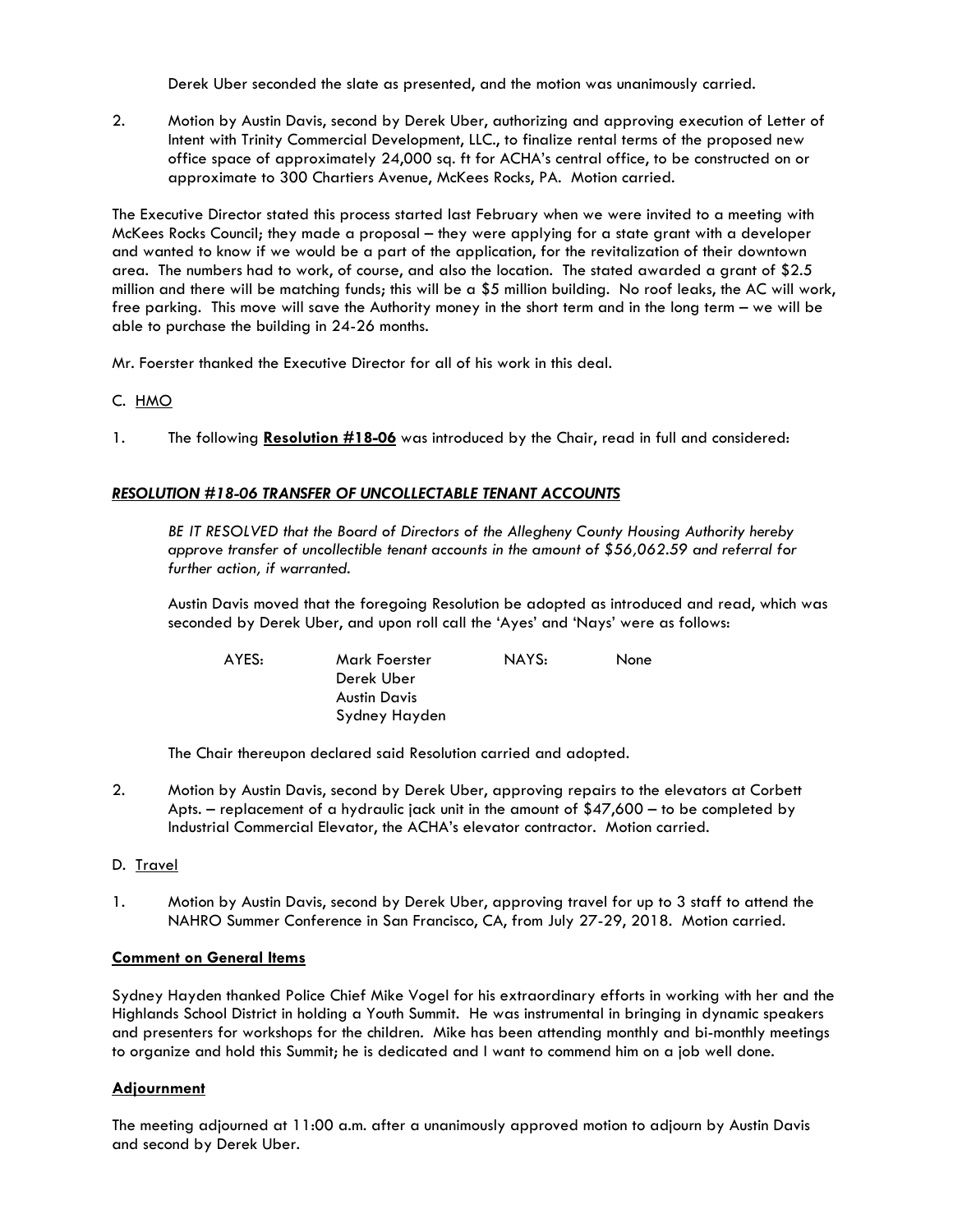### **ALLEGHENY COUNTY HOUSING AUTHORITY Board of Directors Meeting Friday, June 15, 2018**

#### **MINUTES**

The members of the Board of Directors of the Allegheny County Housing Authority held a regular meeting on Friday, June 15, 2018 at 10:30 a.m. in the board room at the Authority's offices located on the 12<sup>th</sup> floor, 625 Stanwix Street, Pittsburgh, PA, 15222. Those present and absent were as follow:

| Present: | Mark Foerster            | Absent: | Paul D'Alesandro |
|----------|--------------------------|---------|------------------|
|          | Austin Davis (via phone) |         |                  |
|          | Derek Uber               |         |                  |
|          | Sydney Hayden            |         |                  |

Mr. Foerster declared a quorum present, called the meeting to order, and advised those attending that this day prior to the meeting the Board met in executive session at 9:30 a.m. to discuss matters involving real estate, personnel, and litigation. He also advised those attending that the Board Finance and Audit Committee held a meeting today at 9:15 a.m.

**Attendance**: Frank Aggazio, Beverly Moore, George Janocsko, Deborah Breitenstein, Elizabeth Roberts, Mike Vogel, Kim Longwell, Richard Stephenson, Kevin Bartko, Helen Strzesieski, James Bulls, John Hansberry, Jack McGraw, Paul Reiber, Megan Hammond, Jay Dworin, Frank Magliocco

#### **Recognitions/Proclamations**

Mr. Aggazio stated our employee of the month is an 11 year veteran on our police force; he is an expert in downloading information from our security cameras and using it to solve crimes in the field. He also takes it upon himself to learn a great deal about the camera systems and their repairs, which saves the Authority quite a bit of money. Our employee of the month is Tim Ballou. Officer Ballou thanked the Executive Director for the award.

#### **Public Comment** None.

### **Approval of Minutes**

Derek Uber made a motion to approve the Minutes of the May 18, 2018 Board of Directors meeting; the motion was seconded by Austin Davis and carried.

### **Old Business** None.

#### **New Business**

A. Administration

1. The following **Resolution #18-07** was introduced by the Chair, read in full and considered:

### *RESOLUTION #18-07 APPROVING 2018 ANNUAL PLAN*

 *BE IT RESOLVED that the Board of Directors of the Allegheny County Housing Authority hereby approve submission of the 2018 Annual Plan to the U.S. Department of Housing and Urban Development.* 

 Derek Uber moved that the foregoing Resolution be adopted as introduced and read, which was seconded by Sydney Hayden, and upon roll call the 'Ayes' and 'Nays' were as follows:

 AYES: Mark Foerster NAYS: None Derek Uber Austin Davis Sydney Hayden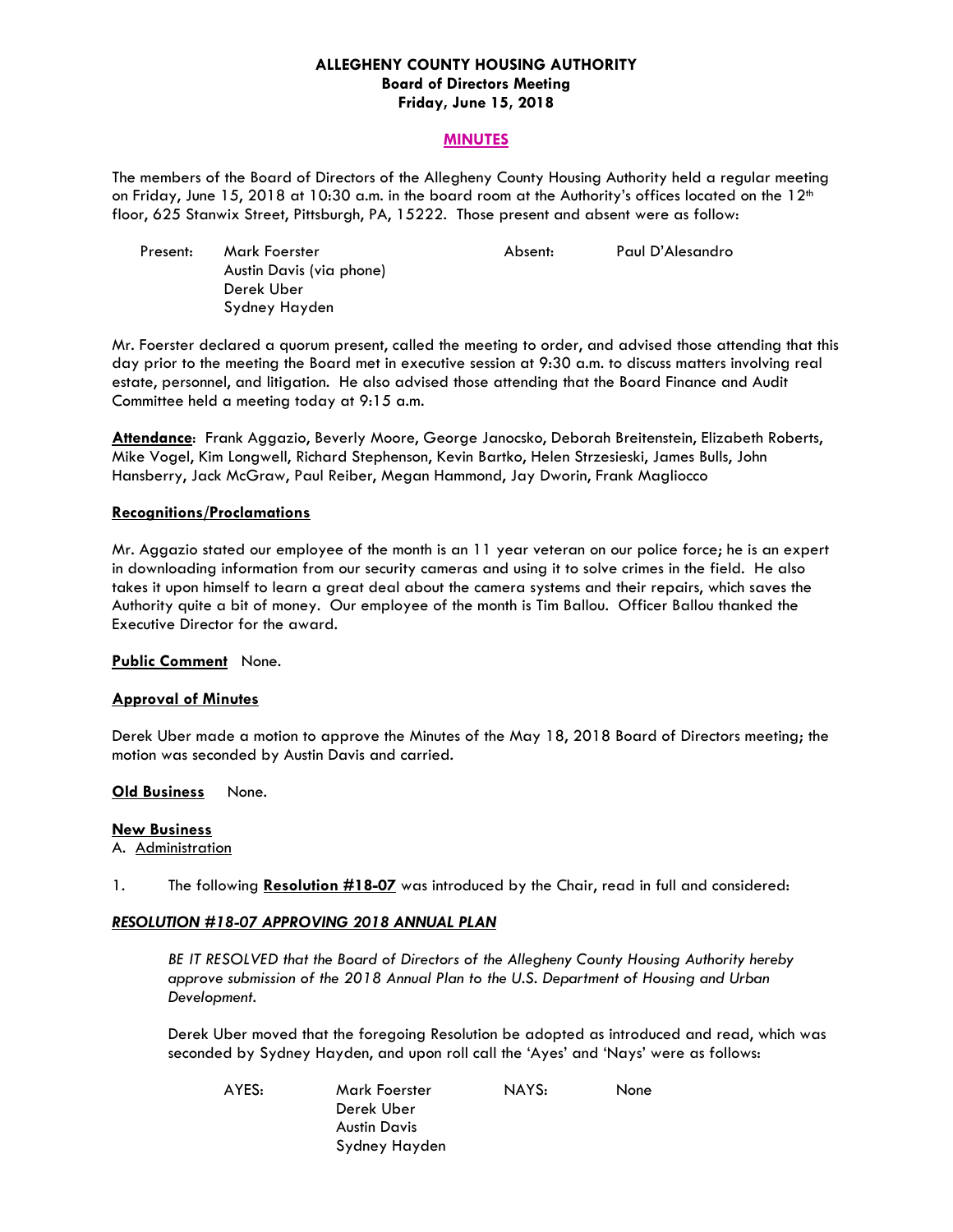The Chair thereupon declared said Resolution carried and adopted*.*

2. The following **Resolution #18-08** was introduced by the Chair, read in full and considered:

# **RESOLUTION #18-08 APPROVING CHANGES TO THE 2017 ACOP AND ADMINISTRATIVE PLAN**

 *BE IT RESOLVED that the Board of Directors of the Allegheny County Housing Authority hereby approve the following changes to the 10/1/17 Admissions and Continued Occupancy Policy, Section 10.1.1, and the 10/1/17 Administrative Plan, Section 5.2.1:* 

*Replace "Federal Disasters…", with "Declared Disasters - In the case of a disaster declared by the County of Allegheny, Commonwealth of Pennsylvania, Federal Emergency Management Agency (FEMA) or other governmental agency who has the authority to make a disaster declaration, the Allegheny County Housing Authority reserves the right for its Executive Director (or designee) to modify its preference system and permit applicants who have been directly affected by the disaster to be housed immediately, and before all other applicants on the waiting*  list. However, applicants must meet all screening and other applicable program requirements *prior to admission. The duration of such modification shall be at the discretion of the Executive Director (or designee), but in all instances, will automatically expire 180 days after the modification was instituted. Any other provisions of this policy can also be suspended during the emergency at the discretion of the Executive Director so long as the provision suspended does not violate a law. If regulatory waivers are necessary, they shall be promptly requested of the HUD Assistant Secretary for Public and Indian Housing".* 

 Derek Uber moved that the foregoing Resolution be adopted as introduced and read, which was seconded by Sydney Hayden, and upon roll call the 'Ayes' and 'Nays' were as follows:

 AYES: Mark Foerster NAYS: None Derek Uber Austin Davis Sydney Hayden

The Chair thereupon declared said Resolution carried and adopted*.* 

Mr. Aggazio stated this is to give a preference to people who are in a declared disaster area. We had a federal disaster preference in our plan but we also put in a state and county disaster; that priority would last for 6 months after the declared disaster. The Authority was approached by PENDOT after the Rt. 30 landslide to house tenants who were displaced by that disaster, and we couldn't do anything because we only had a federal disaster preference.

3. Motion by Derek Uber, second by Sydney Hayden approving employee life/STD/LTD coverage with UNUM effective July 1, 2018. Motion carried.

The Executive Director stated we marketed these coverages, and UNUM came back with a proposal to provide the same coverage as the current carrier, at around an \$8,000 savings.

### B. Finance

1 Motion by Derek Uber, second by Sydney Hayden, accepting the ACHA's Fiscal Year 2017 Single Audit performed by Maher Duessel. Motion unanimously carried.

Rich Stephenson stated the audit is due to HUD by the end of June. This year the major program focus was LIPH. I am pleased to report this year we had no audit findings and no significant management comments. We were also able to put around \$900,000 to the unrestricted net assets bottom line; our goal was \$1 million. This is significant because it changed the trend over the last couple of years. Mr. Uber, on behalf of the Board, commended the staff for recognizing the budget constraints and being able to rise to the challenge.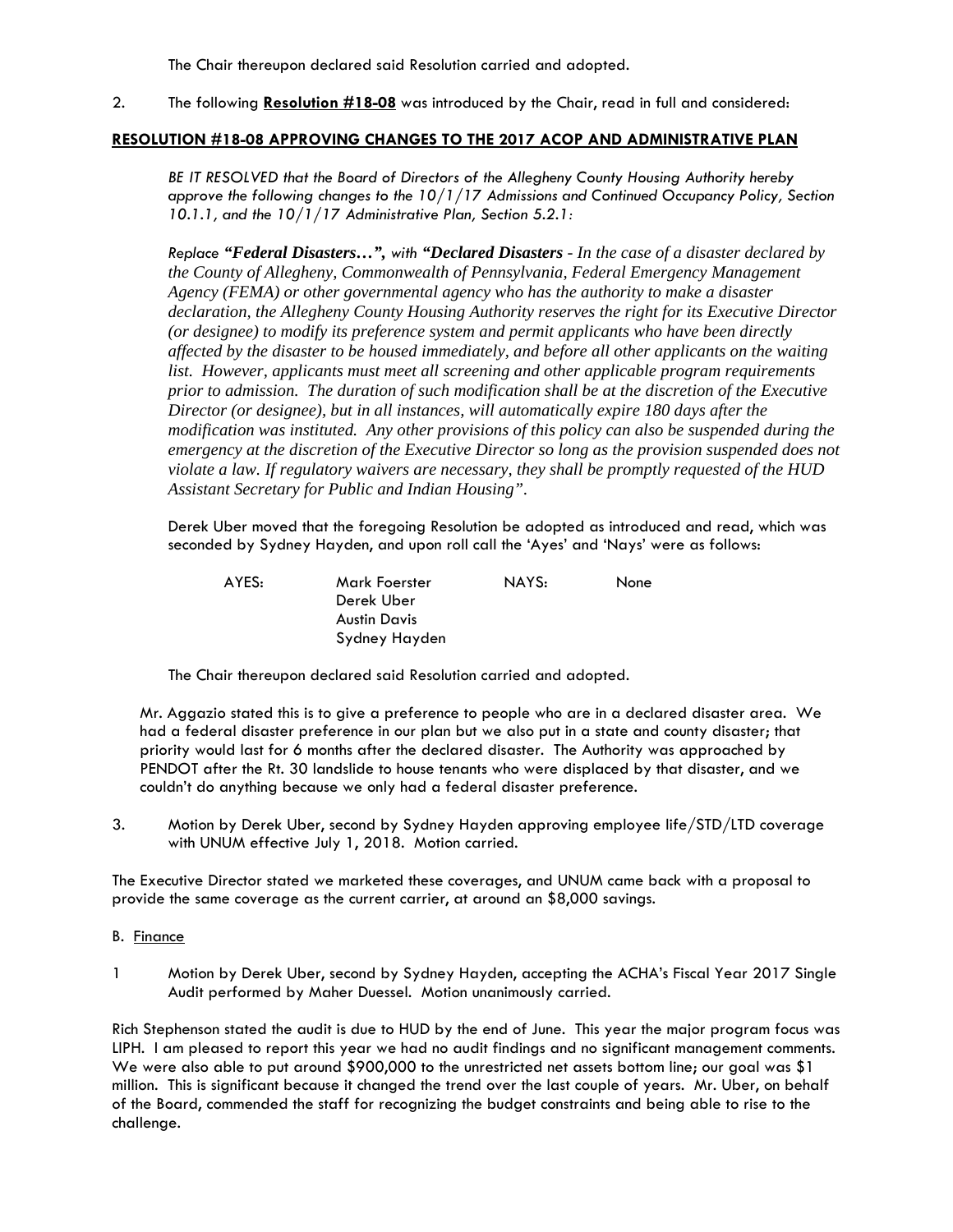# C. HMO

1. Motion by Derek Uber, second by Sydney Hayden, approving the closing and opening of the following LIPH Waiting Lists:

# **OPENING OF WAITING LISTS**

Effective at the start of the business day **Monday, July 2, 2018,** the Allegheny County Housing Authority will open Waiting Lists for the following Low Income Public Housing Sites:

- Ohioview Towers (Efficiencies ) 250 Jefferson Drive, Mckees Rocks, PA 15136
- Pleasant Ridge Apartments (2 Bedrooms) 251 Jefferson Drive, Mckees Rocks, PA 15136 (3 months only)

# **CLOSING OF WAITING LISTS**

Effective **Monday, July 2, 2018,** the Allegheny County Housing Authority will close Waiting Lists for the following Low Income Public Housing Sites:

- Caldwell Station (2 Bedrooms ) 314 Commerce Street, Wilmerding, PA 15148
- Scattered Sites (2,3,4 Bedrooms ) 511 Groveton Drive, Coraopolis, PA 15108
- Carnegie Apartments (1 Bedrooms) 514 Lydia Drive, Carnegie, PA 15106
- Dumplin Hall ( 1 Bedrooms ) 502 Hay Street, Wilkinsburg, PA 15221
- Groveton Village (1, 2, 3, 4 Bedrooms ) 511 Groveton Drive, Coraopolis, PA 15108
- Homestead Housing Partnership Building B (1 Bedroom) 481 East Eighth Avenue, Homestead, PA 15120
- Hawkins Village (1 Bedroom) 500 Kenmawr Avenue, Rankin, PA 15104

Effective **Tuesday, October 2, 2018,** the Allegheny County Housing Authority will close the Waiting List for the following Low Income Public Housing Site:

Pleasant Ridge Apartments (2 Bedrooms) 251 Jefferson Drive, Mckees Rocks, PA 15136

Motion unanimously carried.

2. The following **Resolution #18-09** was introduced by the Chair, read in full and considered:

# **RESOLUTION #18-09 APPROVING COLLECTION LOSS**

 *BE IT RESOLVED that the Board of Directors of the Allegheny County Housing Authority hereby approve transfer of uncollectible tenant accounts in the amount of \$6,708.45 and referral for further action, if warranted.* 

 Derek Uber moved that the foregoing Resolution be adopted as introduced and read, which was seconded by Austin Davis, and upon roll call the 'Ayes' and 'Nays' were as follows:

 AYES: Mark Foerster NAYS: None Derek Uber Austin Davis Sydney Hayden

The Chair thereupon declared said Resolution carried and adopted*.*

### D. MIS

1. Motion by Derek Uber, second by Sydney Hayden, approving renewal of the Software Maintenance Agreement with Emphasys Software, in the amount of \$124,071.72, for the 2018- 2019 term. Motion carried.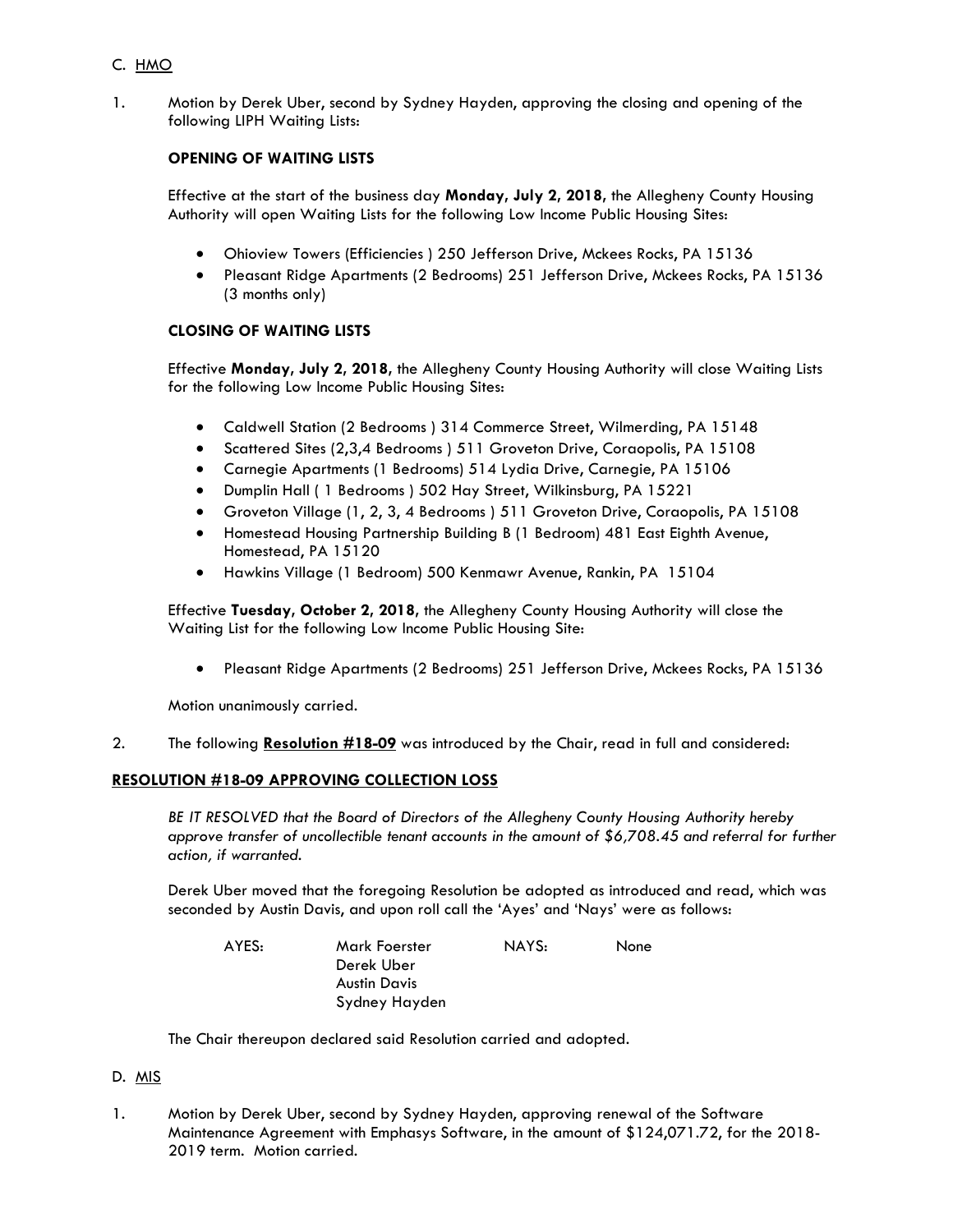#### E. Purchasing

1. Motion by Derek Uber, second by Sydney Hayden, approving a contract with Expert of Canton, Inc. *dba* Complete Pest Solutions, for Integrated Pest Management, for a 2-year term 7/1/18- 6/30/20, with two 1-year options (ACHA-1598). These services were obtained through a purchasing cooperative group consisting of the County of Allegheny, ACHA, CCAC, the Sport and Exhibition Authority, and the Pittsburgh International Airport. Motion carried.

Rich Stephenson explained that extermination expenses have increased significantly over the past couple of years, This is actually a great achievement wherein the County agencies worked together to enter into a contract that should provide superior service and decrease costs. This contract, in conjunction with the intergovernmental agreement with the Housing Authority of the City of Pittsburgh for bedbug extermination services, should result in major savings.

#### Off Agenda

1. The following **Resolution #18-10** was introduced by the Chair, read in full and considered:

### **RESOLUTION #18-10 APPROVING ENTERING INTO A LETTER OF INTENT TO LEASE PROPERTY IN MCKEES ROCKS AND AN OPTION TO PURCHASE**

*WHEREAS, the Allegheny County Housing Authority (the "Authority") has negotiated a letter of intent (the "Lease LOI") with McKees Rocks Commercial Properties, LP (the "Landlord"), to lease a proposed new office building to be used as the Authority's central office, consisting of approximately 24,000 square feet, to be located at 300 Chartiers Avenue, McKees Rocks, PA (the "Property"); and* 

*WHEREAS, the Lease LOI includes certain terms to be contained in a lease agreement to be drafted and executed by Landlord and the Authority (the "Lease Agreement"); and* 

*WHEREAS, the Authority has negotiated a letter of intent (the "Option LOI") with Landlord for an option to purchase the Property, for a price to be negotiated, but no greater than \$3,500,000; and* 

*WHEREAS, the Option LOI includes certain terms to be contained in an option agreement to be drafted and executed by Landlord and the Authority (the "Option Agreement"); and* 

*WHEREAS, both the Lease LOI and the Option LOI were executed on behalf of the Authority, by the Executive Director of the Authority, on or about June 13, 2018, subject to approval by the Authority Board of Commissioners (the "Board"); and* 

*WHEREAS, the Board has concluded that it is in the best interest of the Authority to (i) approve the terms of both the Lease LOI and the Option LOI; (ii) approve the execution of the Lease LOI and the Option*  LOI by the Executive Director; and (iii) authorize the drafting and execution of the Lease Agreement and the *Option Agreement, pursuant to the terms of the Lease LOI and the Option LOI.* 

#### *NOW, THEREFORE, BE IT RESOLVED, by the Authority:*

*Section 1. The foregoing "WHEREAS" clauses, and the actions referenced therein, are hereby ratified and confirmed as being true and correct and hereby incorporated herein.*

*Section 2. The execution of the Lease LOI, dated June 13, 2018, by the Executive Director, and the terms and conditions contained in the Lease LOI, an executed copy of which is attached to this Resolution as Exhibit "A", be and hereby is ratified and approved.* 

*Section 3. The execution of the Option LOI, dated June 13, 2018, by the Executive Director, and the terms and conditions contained in the Option LOI, a copy of which is attached to this Resolution as Exhibit "B", be and hereby is ratified and approved.*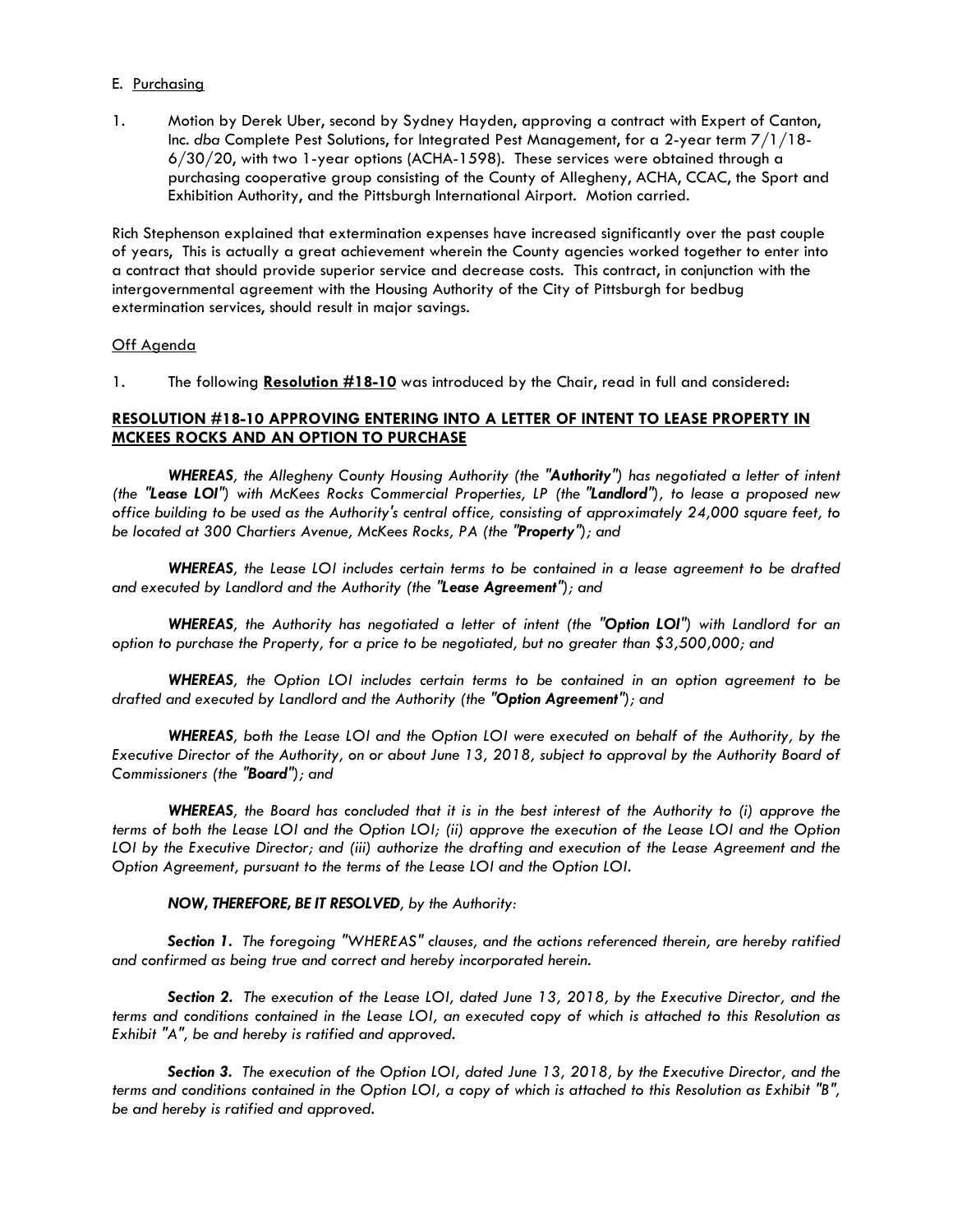*Section 4. The Executive Director or his designee, for and on behalf of the Authority, be and hereby is authorized and directed to negotiate, execute and deliver the Lease Agreement and the Option Agreement, based upon the terms and contained in the Lease LOI and the Option LOI, respectively.* 

*Section 5. The Executive Director, for and on behalf of the Authority, be and hereby is authorized and directed to take any and all action that the Executive Director deems necessary or advisable in order to effectuate the negotiation and execution of the Lease Agreement and Option Agreement, and in connection therewith, negotiate, execute and deliver all agreements, documents, certificates, resolutions, instruments, approvals, and all other documents (and all amendments, changes, modifications, and additions thereto) as may be deemed necessary or appropriate in connection with the foregoing transactions.* 

 Austin Davis moved that the foregoing Resolution be adopted as introduced and read, which was seconded by Sydney Hayden, and upon roll call the 'Ayes' and 'Nays' were as follows:

| AYES: | Mark Foerster | NAYS: | None |
|-------|---------------|-------|------|
|       | Derek Uber    |       |      |
|       | Austin Davis  |       |      |
|       | Sydney Hayden |       |      |

The Chair thereupon declared said Resolution carried and adopted*.*

The Executive Director stated our outside counsel, Mike Syme of Fox Rosthchild, was involved in negotiating the lease and purchase option for the Authority's central office location to be built in McKees Rocks. There is language to protect the interests of the Authority; and this resolution is being done at our attorney's request.

#### **Comment on General Items** None.

#### **Adjournment**

There being no further business to conduct, Derek Uber made a motion to adjourn, which was seconded by Austin Davis and carried.

The meeting ended at approximately 11:00 a.m.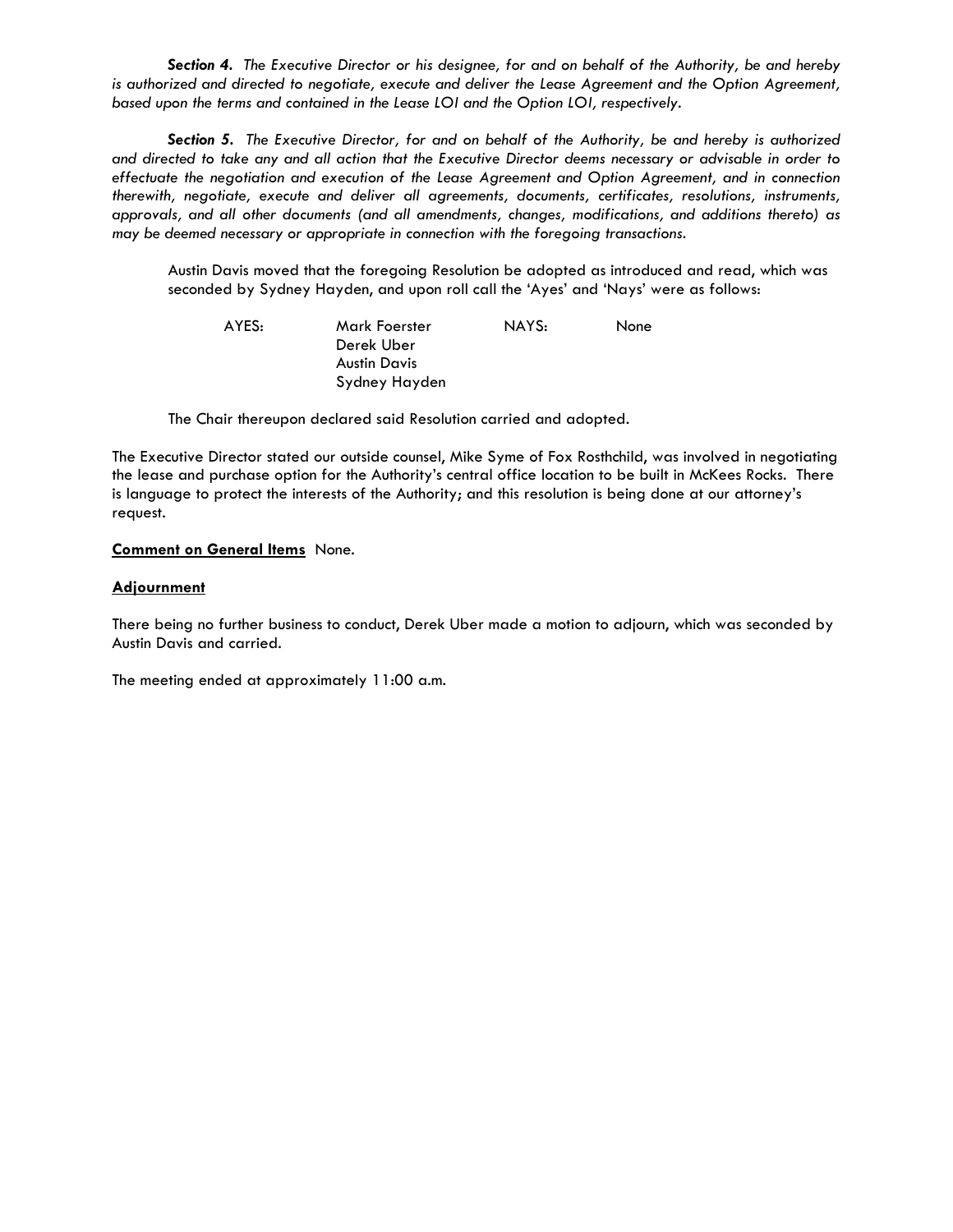### **ALLEGHENY COUNTY HOUSING AUTHORITY Board of Directors Meeting Friday, July 20, 2018**

### **MINUTES**

The members of the Board of Directors of the Allegheny County Housing Authority held a regular meeting on Friday, July 20, 2018 at 10:30 a.m. in the board room at the Authority's offices located on the 12<sup>th</sup> floor, 625 Stanwix Street, Pittsburgh, PA, 15222. Those present and absent were as follow:

| Present: | Mark Foerster | Absent: | Paul D'Alesandro |
|----------|---------------|---------|------------------|
|          | Austin Davis  |         |                  |
|          | Derek Uber    |         |                  |
|          | Sydney Hayden |         |                  |

Mr. Foerster declared a quorum present, called the meeting to order, and advised those attending that this day prior to the meeting the Board met in executive session at 9:30 a.m. to discuss matters involving real estate, personnel, and litigation. He also advised those attending that the Board Finance and Audit Committee held a meeting today at 9:15 a.m.

**Attendance**: Frank Aggazio, Beverly Moore, George Janocsko, Deborah Breitenstein, Mike Vogel, Pat Blackwell, Rich Stephenson, Bobby Gabbianelli, Kim Longwell, Kevin Bartko, Jack McGraw, Dean Allen, James Bulls, Ed Mogus, Paul Reiber, Tim Smith

#### **Recognitions/Proclamations**

The Executive Director stated our employee of the month is a newer employee. He goes above and beyond his job description and we appreciate that. He has taken on repairs of the security cameras and has saved us a lot of money. Our employee of the month is electrician Tim Smith. Mr. Smith expressed his appreciation to Mr. Aggazio and the Board for the recognition.

**Public Comment** None.

#### **Approval of Minutes**

Austin Davis made a motion to approve the Minutes of the June 15, 2018 Board of Directors meeting; the motion was seconded by Derek Uber and carried.

#### **Old Business** None.

#### **New Business**

#### A. Administration

1. Motion by Derek Uber, second by Austin Davis, approving settlement of *Tindall, et al. v. ACHA*, Civil Action No. 2:18-cv-0016. Motion carried.

Mr. Aggazio gave a brief recap of the lawsuit that was filed in February by the Fair Housing Partnership on behalf of two applicants for public housing. We decided to settle the case and allow for applicants to select smaller size units when they apply. In the Orchard Park matter, three people wanted to occupy a 1 bedroom unit because they would have had to wait longer for a 2 bedroom unit. We settled on the Allegheny County Health Department occupancy code and we are allowing folks to select a smaller unit based on the square footage of the smaller unit if it meets with the County's occupancy code. A small amount of damages will be paid out; two of the plaintiffs did not get anything and one did not meet the background check of the Authority to be placed in housing.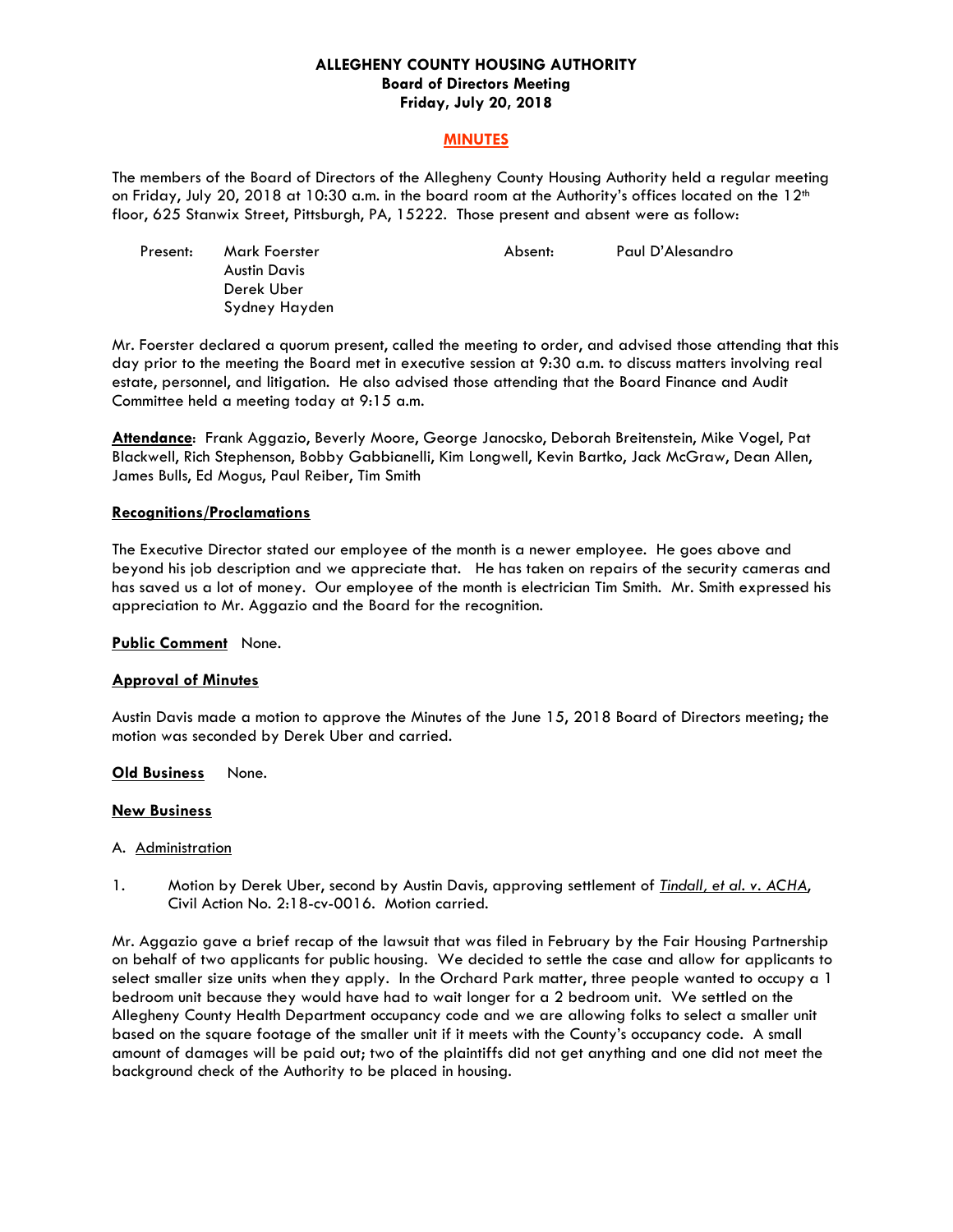### 2. The following **Resolution #18-11** was introduced by the Chair, read in full and considered:

### *RESOLUTION #18-11 APPROVING PROCUREMENT POLICY*

 *BE IT RESOLVED that the Board of Directors of the Allegheny County Housing Authority hereby adopt a revised Procurement Policy for the Authority with an effective date of August 1, 2018.* 

 Austin Davis moved that the foregoing Resolution be adopted as introduced and read, which was seconded by Derek Uber, and upon roll call the 'Ayes' and 'Nays' were as follows:

 AYES: Mark Foerster NAYS: None Derek Uber Austin Davis Sydney Hayden

The Chair thereupon declared said Resolution carried and adopted*.*

Rich Stephenson stated this revision allows us to operate the mixed finance sites where we are the management agent as a separate entity and separate procurement. They would still following housing authority procurement policy using state and federal guidelines but it allows them to operate independently as opposed to being included as a part of the Authority. The thought and the hope is that this will allow us to decrease some of the smaller costs and deal with some of the smaller companies.

#### C. HMO

1. The following **Resolution #18-12** was introduced by the Chair, read in full and considered:

### **RESOLUTION #18-12 APPROVING COLLECTION LOSS**

 *BE IT RESOLVED that the Board of Directors of the Allegheny County Housing Authority hereby approve transfer of uncollectible tenant accounts in the amount of \$20,449.52 and referral for further action, if warranted.* 

 Derek Uber moved that the foregoing Resolution be adopted as introduced and read, which was seconded by Austin Davis, and upon roll call the 'Ayes' and 'Nays' were as follows:

 AYES: Mark Foerster NAYS: None Derek Uber Austin Davis Sydney Hayden

The Chair thereupon declared said Resolution carried and adopted*.*

#### D. Development

1. Motion by Austin Davis, second by Derek Uber, approving award of Contract ACHA-1593-1/GC, General Construction Contract for Interior and Exterior Improvements at Corbett Apartments, in the amount of \$1,630,000, to Liokareas Construction Company. Motion carried.

Jack McGraw stated this is essentially a kitchen and bath improvements contract. We are trying to update all of our high rises. Liokareas has performed many contracts over the years and does a pretty good job for the most part and we recommend award. Sydney Hayden asked isn't it normal to get three bids for this amount of work? Mr. McGraw responded that the climate right now obtaining bids is the most difficult I've seen in years. I spoke with the City of Pittsburgh Housing Authority and Beaver County as well and they are also experiencing the same problem. There is so much work out there that contractors who routinely bid here are pursuing other work; they are having a hard time getting employees and don't want to bite off more than they can chew. Normally you get the work, expand your work force, get another contract, expand the work pool, but contractors are having a hard time staffing so we are not getting the level of participation. Most are attributing it to the cracker plant in Beaver County that is taking up so much of the work force; the union halls are empty and now you see signs along the roads - hiring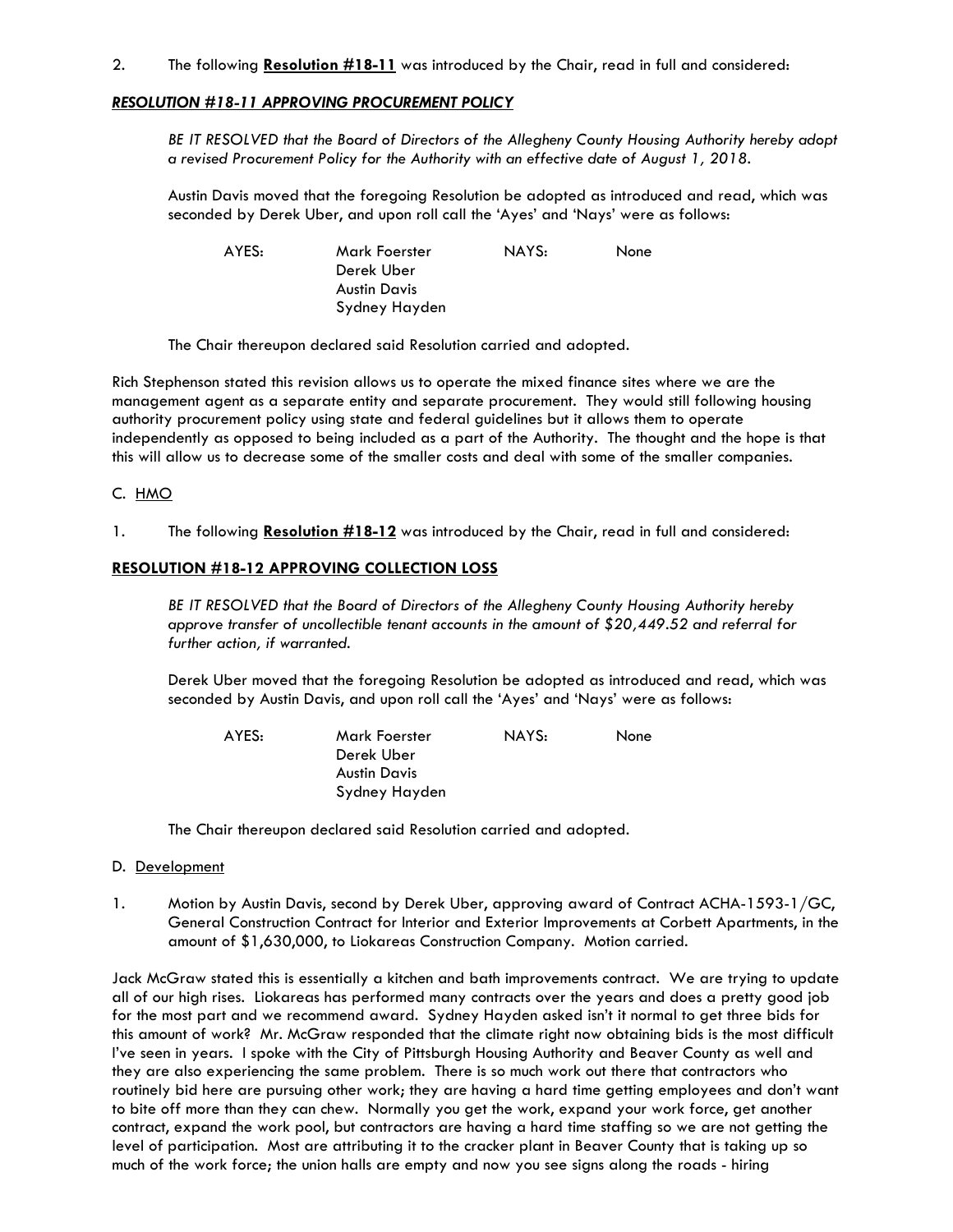carpenters, hiring electricians, etc. So the bids are down. So in this case what we have done – Liokareas and Moret – who have bid in the past - we know where there bids typically come in at – we are starting to see the numbers go up, particularly Moret because he is so busy now and he is moving his prices up. We take the architect and their pricing and use that as the third bid. Liokareas is in line with what we budgeted.

2. Motion by Derek Uber, second by Sydney Hayden, approving award of Contract ACHA-1593- 2/MC, Mechanical Contract for Interior and Exterior Improvements at Corbett Apartments, in the amount of \$24,730 to Liokareas Construction Company. Motion carried.

Jack McGraw stated this is a situation, and will hold with the Plumbing Contract as well. Liokareas is typically in the business of being the general contractor – currently they are at West Mifflin in this capacity. What they are trying to do is bring into their fold smaller contractors, electrical, mechanical, etc., those are not really adept at government work, don't understand the paperwork, sometimes the bonding capacity. They bring them in under their bond and their oversight. These jobs are very difficult; four primes, coordination, getting this all done in a unit requires incredible coordination to make the job go effectively. They are trying to bid these disciplines so they have a better level of control of the other contractors. In this case I would recommend this – they are working in that capacity now at West Mifflin and it is going well.

- 3. Motion by Derek Uber, second by Sydney Hayden, approving award of Contract ACHA-1593- 3/PC, Plumbing Contract for Interior and Exterior Improvements at Corbett Apartments, in the amount of \$282,914 to Liokareas Construction Company. Motion carried.
- 4. Motion by Austin Davis, second by Derek Uber, approving award of Contract ACHA-1593-4/EC, Electrical Contract for Interior and Exterior Improvements at Corbett Apartments, in the amount of \$265,000 to Merit Electrical Group. Motion carried.

Jack stated this company is a very good electrical company and have done similar work here over the years. We are confident in their ability and recommend award.

### E. Travel

1. Motion by Austin Davis, second by Derek Uber, approving travel for up to 7 staff to attend the Emphasys Users Connect Conference from November 4-8, 2018 in Orlando, FL. Motion carried.

Rich Stephenson stated this is the user group of our software – I'm certainly biased but I think it is the most useful conference out there. Every year Emphasys is expanding and making their software more user friendly. This conference allows us to ask any questions we may have face to face, schedule time where you can speak with them and get customer support that is difficult to get over the phone. It also allows you to interact with other agencies and users of the software to see what they are doing. We obtain a wealth of information. The past couple of years we have cut down on the number of people going due to our budget situation, but our operating subsidy is a little higher and we want to send more staff because this conference is so beneficial – 2 from public housing, 2 from Section 8, 2 from MIS and 1 from Finance will be going. Mr. Foerster this conference looks very beneficial and requested that staff attending report back to the board after the conference.

2. Motion by Derek Uber, second by Sydney Hayden, approving travel for 1 staff person to attend the International Association of Chiefs of Police Conference from October 6-9, 2018 in Orlando, FL. Motion carried.

Mike Vogel stated he has been a member of the ICP since 2003. I've been to a few of these conferences - this is the number one rated conference and has international attendance. This year's focus is on dealing with mental health and elderly populations, community relations, use of force, officer safety. The exhibit halls are fantastic – the latest innovative technology and security measures. It would be very beneficial to attend – I'm president of the Western PA Police Chiefs Association and a number of the members will also be attending. Mr. Foerster stated in order to be consistent, please report back to the Board after the conference.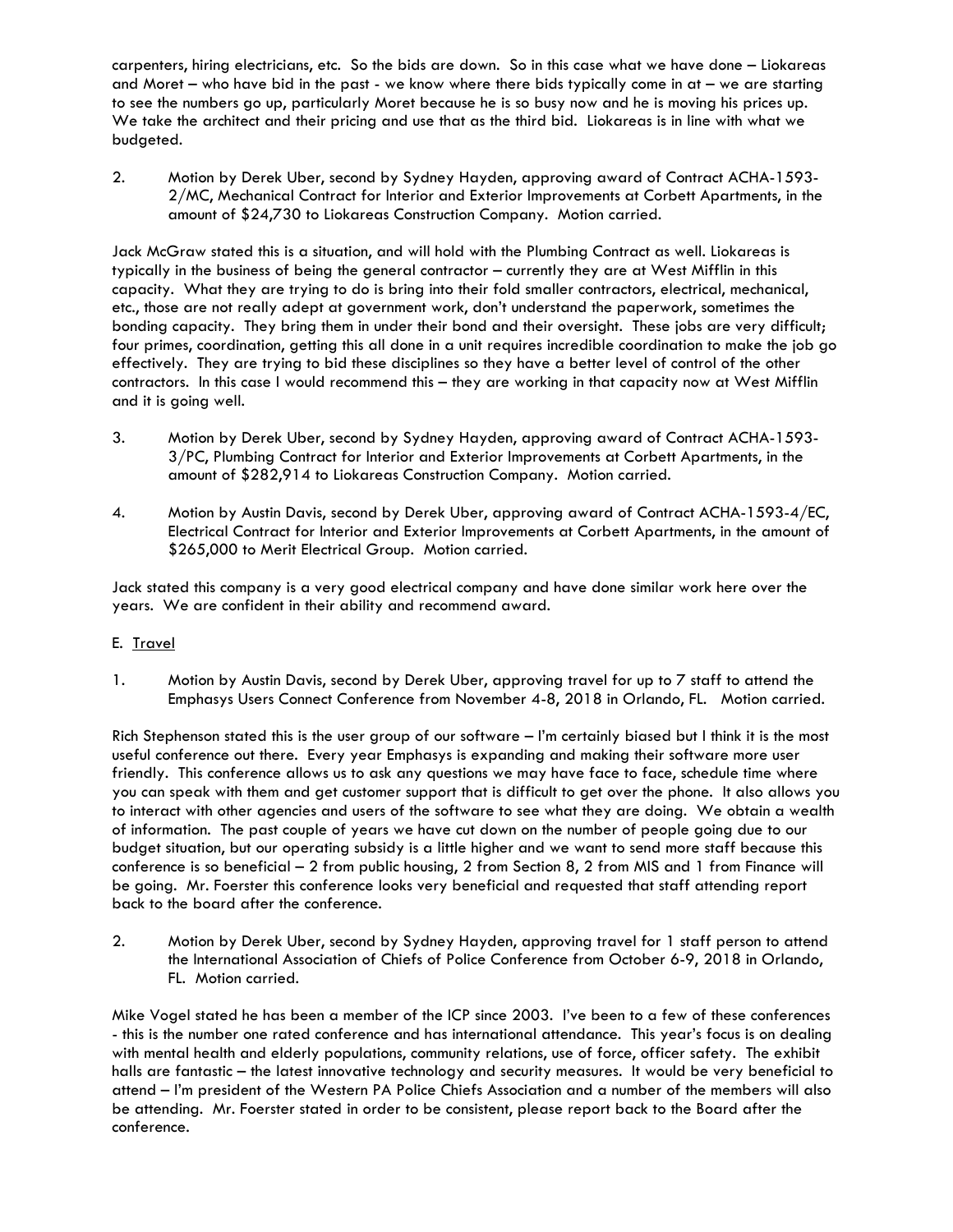# **Comment on General Items** None.

# **Adjournment**

There being no further business to conduct, Austin Davis made a motion to adjourn, which was seconded by Derek Uber and carried.

The meeting ended at approximately 10:50 a.m.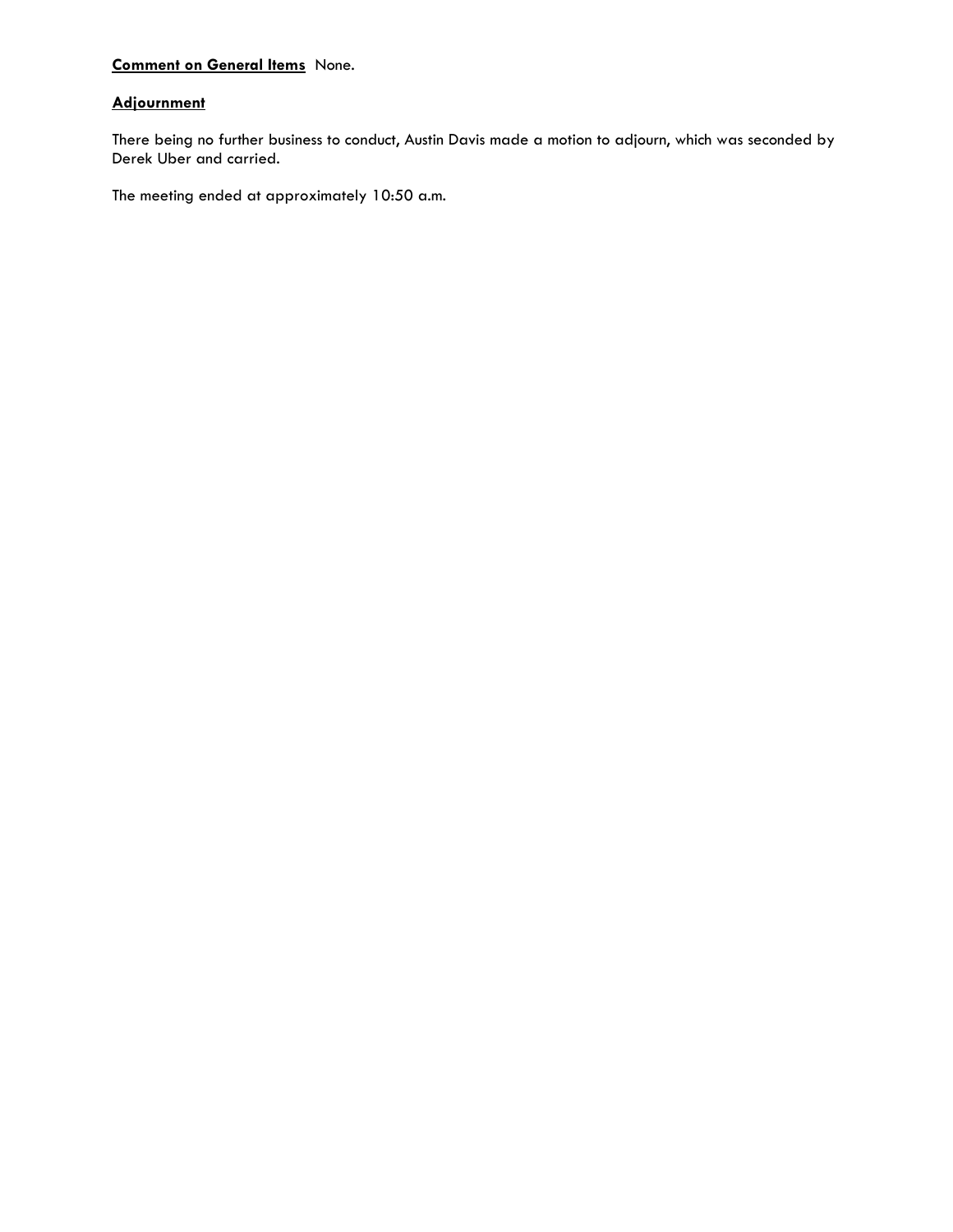### **ALLEGHENY COUNTY HOUSING AUTHORITY Board of Directors Meeting Friday, September 21, 2018**

#### **MINUTES**

The members of the Board of Directors of the Allegheny County Housing Authority held a regular meeting on Friday, September 21, 2018 at 10:30 a.m. in the board room at the Authority's offices located on the 12<sup>th</sup> floor, 625 Stanwix Street, Pittsburgh, PA, 15222. Those present and absent were as follow:

| Present: | Mark Foerster | Absent: | Paul D'Alesandro |
|----------|---------------|---------|------------------|
|          | Austin Davis  |         |                  |
|          | Derek Uber    |         |                  |
|          | Sydney Hayden |         |                  |

Mr. Foerster declared a quorum present, called the meeting to order, and advised those attending that this day prior to the meeting the Board met in executive session at 9:30 a.m. to discuss matters involving real estate, personnel, and litigation. He also advised those attending that the Board Finance and Audit Committee held a meeting today at 9:15 a.m.

**Attendance**: Frank Aggazio, George Janocsko, Maggie Shiels; Deborah Breitenstein, Pat Blackwell, Bobby Gabbianelli, Frank Magliocco, Mike Vogel, Jack McGraw, Kevin Bertko, James Bulls

#### **Recognitions/Proclamations**

The Executive Director stated our employee of the month will be missed; he's done a good job over the years in the HCVP Department. He is a 14 year veteran and will be retiring; Dave went about his business in a very quiet and professional way and we will miss him. The employee of the month is Dave Smith.

#### **Public Comment** None.

#### **Approval of Minutes**

Derek Uber made a motion to approve the Minutes of the July 20, 2018 Board of Directors meeting; the motion was seconded by Austin Davis and carried.

#### **Old Business** None.

#### **New Business**

#### A. Administration

1. The following **Resolution #18-13** was introduced by the Chair, read in full and considered:

#### **RESOLUTION #18-13 APPROVING AMENDMENTS TO THE BY-LAWS OF FOX HILL MANAGEMENT, INC., A FULLY OWNED NON-PROFIT INSTRUMENTALITY OF THE AUTHORITY.**

 WHEREAS, the Allegheny County Housing Authority ("ACHA") is the sole member (the "Member") of Fox Hill Management, Inc., a Pennsylvania non-profit corporation (the "Corporation"); and

 WHEREAS, the ACHA wishes to amend the By-Laws of the Corporation in order to facilitate future actions of the Corporation; and

 WHERAS, ACHA desires to approve, adopt and ratify the following amendments to the By-Laws of the Corporation.

NOW, THEREFORE, BE IT RESOLVED by the Allegheny County Housing Authority:

1. The foregoing "WHEREAS' clauses and the actions referenced therein are hereby ratified and confirmed as being true and correct and hereby incorporated herein.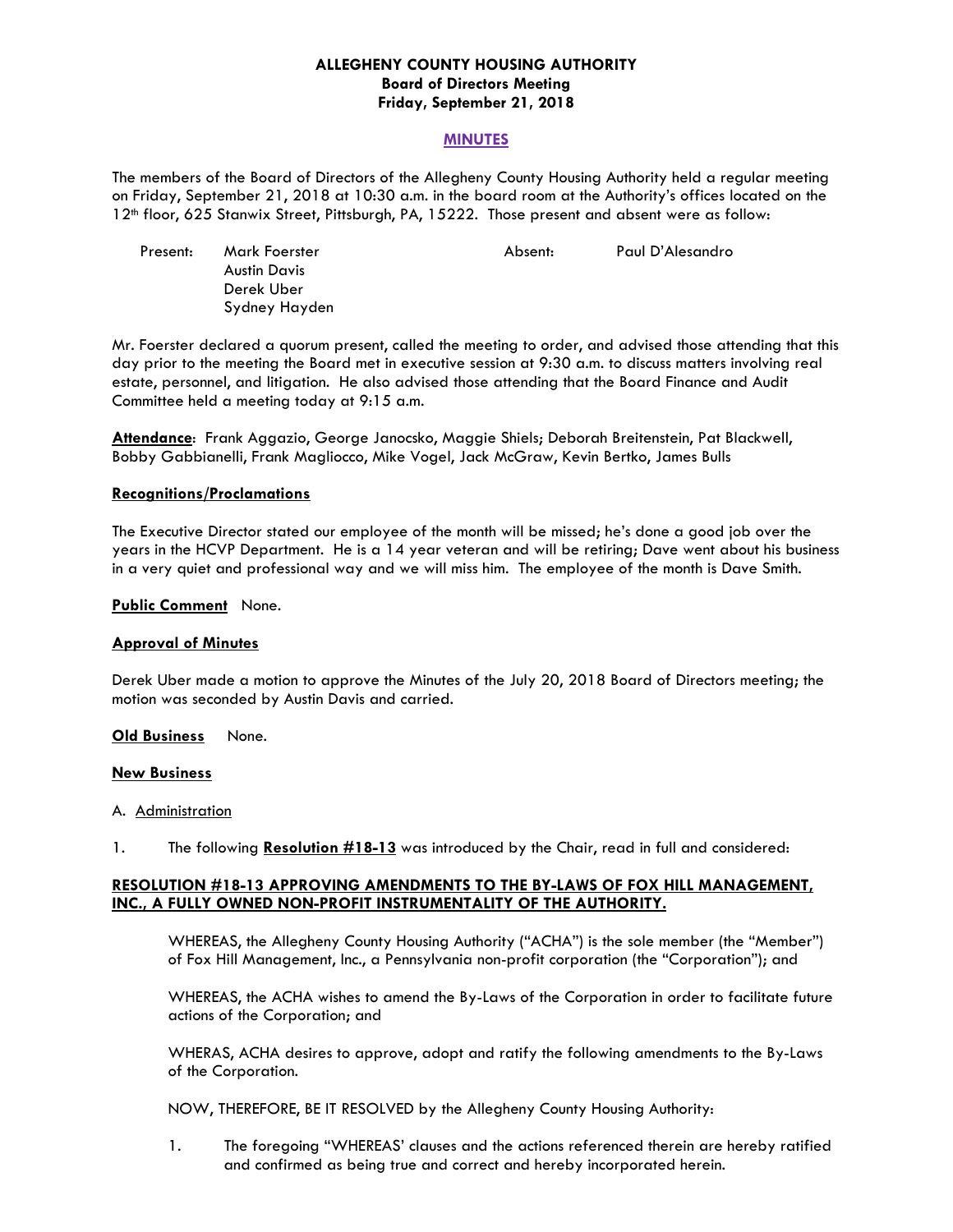2. Article I of the Corporation's By-Laws is amended as follows:

 "The principal and registered office of Fox Hill Management, Inc. (hereinafter called the "Corporation") shall be located at  $c/\sigma$  Allegheny County Housing Authority, 625 Stanwix St., 12<sup>th</sup> Floor, Pittsburgh, Pennsylvania, 15222. The corporation may also have offices at other places as the Board of Directors may from time to time determine.

3. Article 3.1 of the Corporation's By-Laws is amended as follows:

"3.1 Annual Meeting. An annual meeting of the members of the Corporation shall be held the third Friday in January in each year for the purpose of electing Directors and for the transaction of such other business as may be properly come before the meeting. If the day fixed for the annual meeting shall be a legal holiday in the Commonwealth of Pennsylvania, such meeting shall be held on the next succeeding business day. The Member shall designate, in writing, to the Secretary of the Corporation, a representative to act on its behalf."

4. Article 5.1 of the By-Laws is amended as follows:

"5.1 Officers. The officers of the Corporation shall be a President, one or more Vice-Presidents (the number thereof to be determined by the Board of Directors), a Secretary, a Treasurer, and such other officers as may be elected in accordance with the provisions of this Article. The Board of Directors may elect or appoint such other officers, including one or more Assistant Treasurers, as it shall deem desirable, such officers to have authority and perform the duties prescribed, from time to time, by the Board of Directors. Any two or more offices may be held by the same person, except the offices of President and Secretary. Either the office of President or Secretary must be a Director of the Corporation."

5. Article 7. Of the Corporation's By-Laws is amended as follows:

 "These Bylaws may be altered, amended or repealed by an affirmative vote of the Member at any regular or special meeting of the Member of the Corporation."

 Austin Davis moved that the foregoing Resolution be adopted as introduced and read, which was seconded by Derek Uber, and upon roll call the 'Ayes' and 'Nays' were as follows:

| AYES: | Mark Foerster | NAYS: | None |
|-------|---------------|-------|------|
|       | Derek Uber    |       |      |
|       | Austin Davis  |       |      |
|       | Sydney Hayden |       |      |

The Chair thereupon declared said Resolution carried and adopted

The Executive Director stated this is the first of two meetings necessary to complete amendments to the bylaws of Fox Hill Management, Inc.

B. Finance

1. The following **Resolution #18-14** was introduced by the Chair, read in full and considered:

### *RESOLUTION #18-14 APPROVING FISCAL YEAR 2019 OPERATING BUDGETS*

 *WHEREAS, the Allegheny County Housing Authority has prepared its Fiscal Year 2019 Operating Budgets; and* 

 *WHEREAS, the Department of Housing and Urban Development (HUD) has implemented asset based management rules necessitating the creation of a Central Office Cost Center budget as well as an Asset Management Project (AMP) budget; and*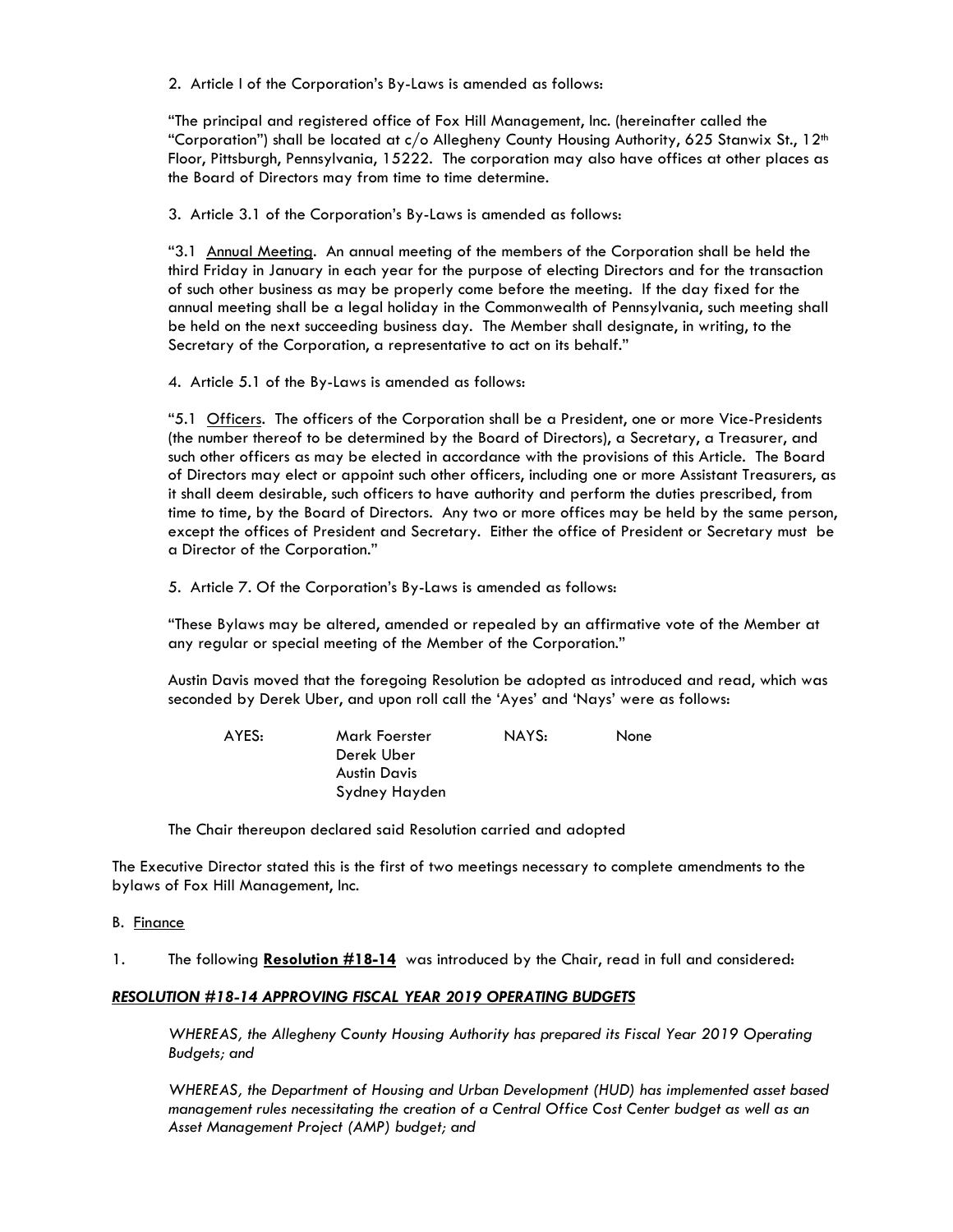*WHEREAS, the Allegheny County Housing Authority finds that the proposed total expenditures of \$12,488,073 for the Central Office and \$23,351,668 for the AMPs are necessary for an efficient and economical operation of the Authority for the purpose of serving the Allegheny County Housing Authority residents; and* 

 *WHEREAS, the Allegheny County Housing Authority finds that the Budget is reasonable in that t indicates a source of funding adequate to cover all proposed expenditures.* 

 *NOW THEREFORE, BE IT RESOLVED by the Board of Directors of the Allegheny County Housing Authority:* 

 *Section 1: The Fiscal Year 2019 Operating Budgets are hereby approved.* 

 *Section 2: The Executive Director is hereby authorized and shall take such measures as may be necessary to place the Fiscal Year 2019 Operating Budgets into effect.* 

 Derek Uber moved that the foregoing Resolution be adopted as introduced and read, which was seconded by Austin Davis, and upon roll call the 'Ayes' and 'Nays' were as follows:

| AYES: | Mark Foerster<br>Derek Uber | NAYS: | None |
|-------|-----------------------------|-------|------|
|       | Austin Davis                |       |      |
|       | Sydney Hayden               |       |      |

The Chair thereupon declared said Resolution carried and adopted*.* 

2. Motion by Derek Uber, second by Austin Davis, approving an owner's draw in an amount not to exceed \$350,000 from Harrison Hi-Rise reserves for FYE 2018. Motion carried.

Pat Blackwell explained we are a little concerned regarding our cash position at year end due to some unresolved insurance claims that would affect our PHAS score. This approve for the draw acts as a contingency. In response to a question from Mr. Uber, Mr. Blackwell advised Harrison earns approximately \$325,000 annually.

### C. Purchasing

1. Motion by Austin Davis, second by Sydney Hayden, approving piggyback of the Pennsylvania State Contract #4400015469 with SimplexGrinnell, for a total amount of \$93,260, for inspection and maintenance of ACHA's fire protection systems (PB-18-003). Motion carried.

Guy Phillips stated these inspections are required to be done annually at all Authority sites.

2. Motion by Derek Uber, Second by Austin Davis, approving entering into a contract with Pittsburgh Public Safety & Supply, Inc. for the purchase of uniforms for the trades and maintenance aides for the term  $10/1/18 - 9/30/21$ ; ACHA partnered with its fellow purchasing cooperative group for these goods and services. Motion carried.

Mr. Phillips stated this is a cooperative purchase; this contract will save us around \$5,000 from our previous contract.

### D. HMO

1. The following **Resolution #18-15** was introduced by the Chair, read in full and considered:

### **RESOLUTION #18-15 APPROVING COLLECTION LOSS**

 *BE IT RESOLVED that the Board of Directors of the Allegheny County Housing Authority hereby approve transfer of uncollectible tenant accounts for FYE 9/30/18 and referral for further action, if warranted.*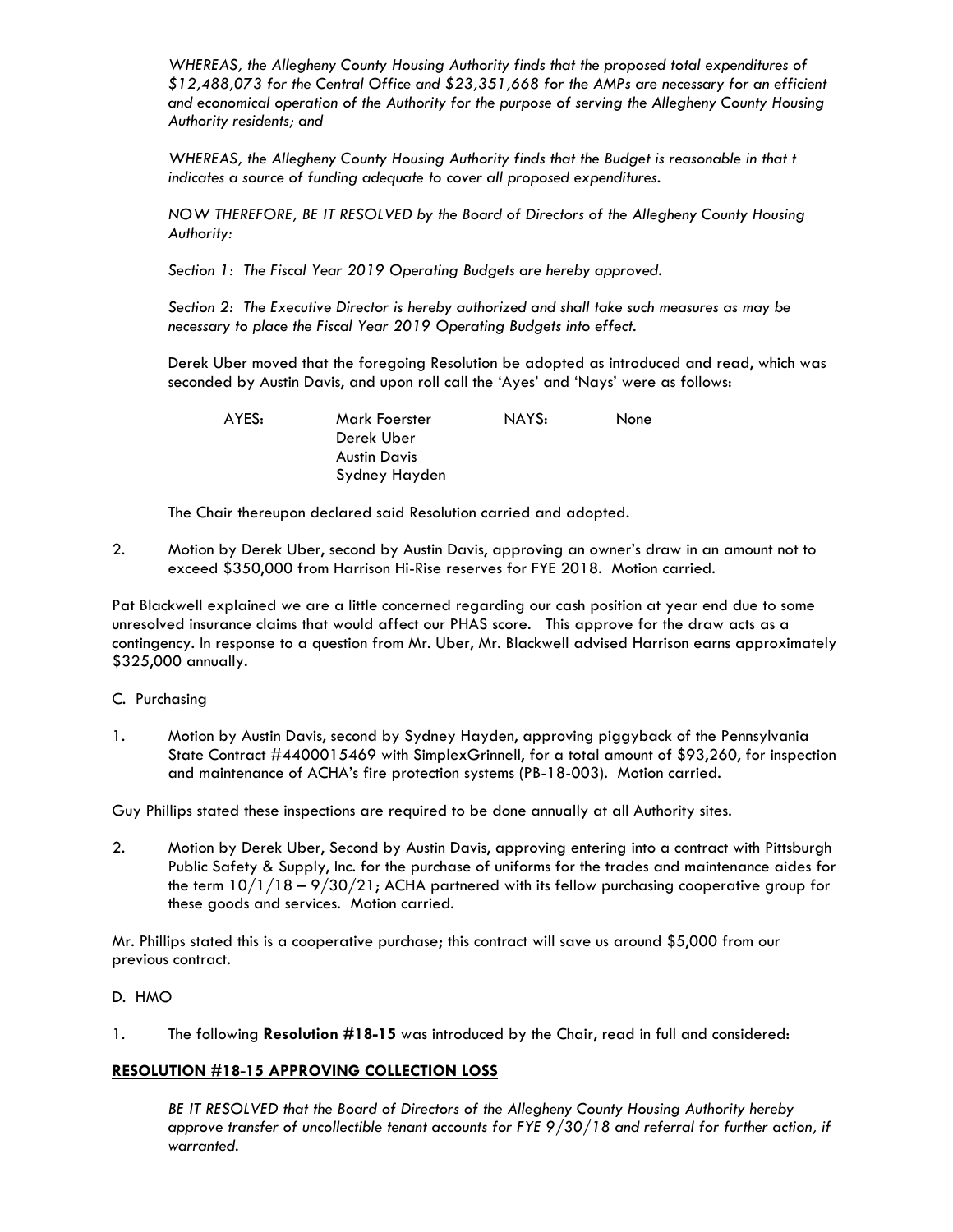Austin Davis moved that the foregoing Resolution be adopted as introduced and read, which was seconded by Derek Uber, and upon roll call the 'Ayes' and 'Nays' were as follows:

 AYES: Mark Foerster NAYS: None Derek Uber Austin Davis Sydney Hayden

The Chair thereupon declared said Resolution carried and adopted*.*

# E. HCVP

1. Motion by Austin Davis, second by Derek Uber, approving entering into an intergovernmental agreement for the Allegheny County Health Department to conduct Comprehensive Environmental Lead Investigations of ACHA Section 8 and LIPH units when it is found that a child under the age of 6 has a confirmed blood lead level screen result of at least 5 ug/dl. Motion carried.

Bob Gabbianelli explained that HUD changed the regulations 2 years ago, that if a child is found with a certain lead level, the PHA must pay for lead assessment testing and clearance testing. Any remediation work required has to be done by the landlord.

### F. Public Safety

1. Motion by Derek Uber, second by Austin Davis, approving renewal of an intergovernmental agreement to perform criminal background checks for the Huntingdon County Housing Authority for the term  $11/1/18 - 10/31/2020$ . Motion carried.

Mike Vogel stated we have been providing these services for several years; we've proposed a slight increase this year for services.

### F. Travel

1. Motion by Derek Uber, second by Sydney Hayden, approving travel for 2 staff to attend the NAHRO National Conference & Exhibition from October 23-27, 2018 in Atlanta, GA.

### Off Agenda

1. Motion by Austin Davis, second by Derek Uber, ratifying actions take with the Hudson Bonding Company with respect to West Mifflin Manor, and to authorize the staff to take all actions necessary to protect the Authority's interests. Motion carried.

Jack McGraw stated that we found out that the general contract at West Mifflin, Air Technologies, Inc. was having financial difficulties; soon thereafter I received a letter from ATI addressed to ACHA and to Hudson Insurance that they were going into voluntary default. We sent a letter ending the contract for default and placing the bonding company on notice. We have been working with Hudson to secure another contractor to take over the general contract and complete the work. We are working with Hudson now to see what the best options are to complete the work. We think it is paramount to get back to work on the building as quickly as possible, especially the front entrance before winter.

### **Comment on General Items.** None

### **Adjournment**

There being no further business to conduct, Austin Davis made a motion to adjourn; the motion was seconded by Sydney Hayden and carried.

The meeting ended at 10:55 a.m.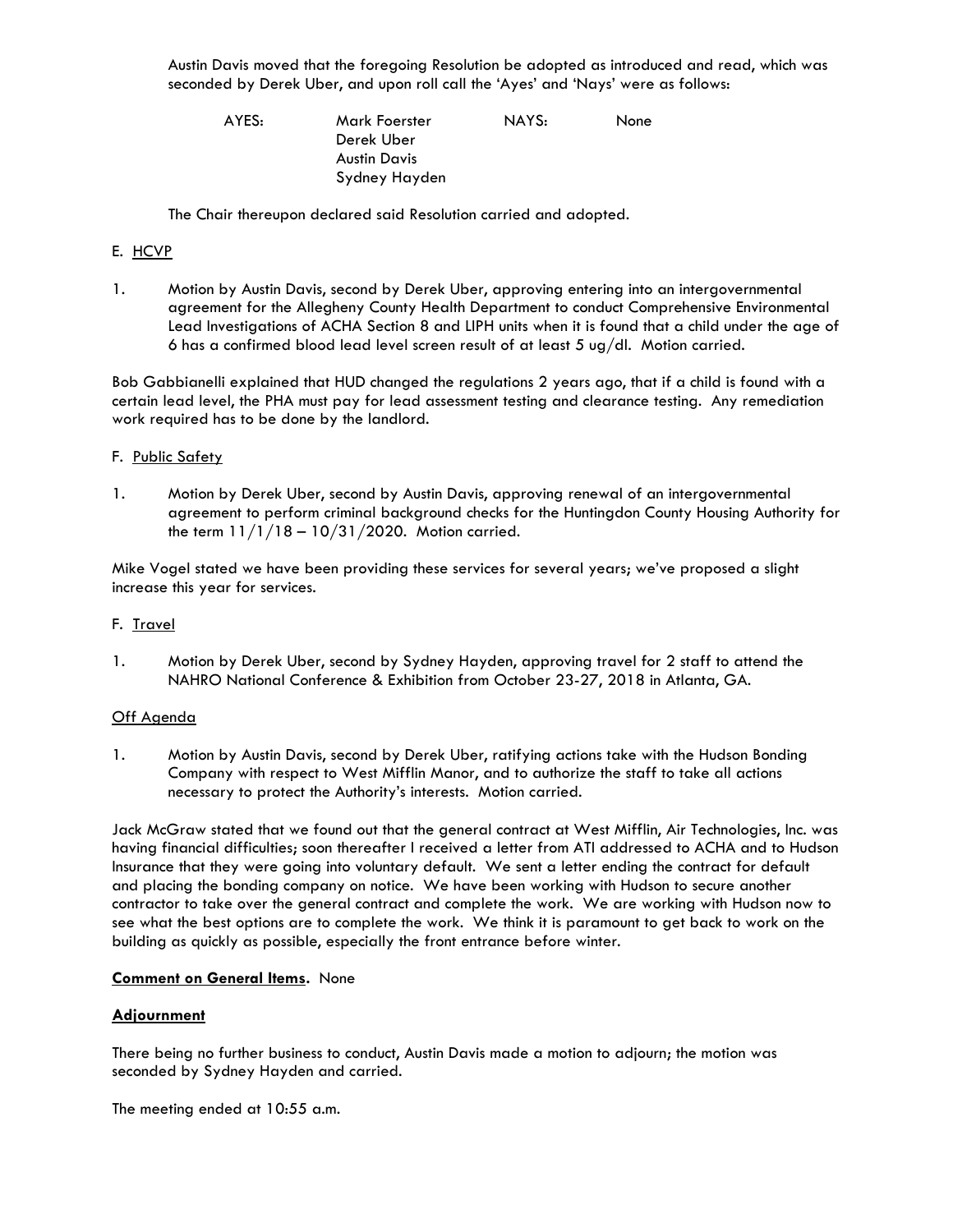### **ALLEGHENY COUNTY HOUSING AUTHORITY Board of Directors Meeting Friday, October 19, 2018**

#### **MINUTES**

The members of the Board of Directors of the Allegheny County Housing Authority held a regular meeting on Friday, October 1 9, 2018 at 10:30 a.m. in the board room at the Authority's offices located on the 12th floor, 625 Stanwix Street, Pittsburgh, PA, 15222. Those present and absent were as follow:

| Present: | Mark Foerster | Absent: | Paul D'Alesandro |
|----------|---------------|---------|------------------|
|          | Derek Uber    |         | Austin Davis     |
|          | Sydney Hayden |         |                  |

Mr. Foerster declared a quorum present, called the meeting to order, and advised those attending that this day prior to the meeting the Board met in executive session at 9:30 a.m. to discuss matters involving real estate, personnel, and litigation. He also advised those attending that the Board Finance and Audit Committee held a meeting today at 9:15 a.m.

**Attendance**: Frank Aggazio, George Janocsko, Beverly Moore; Deborah Breitenstein, Pat Blackwell, Mike Vogel, Kim Longwell, Frank Magliocco, Kevin Bartko, Richard Stephenson, Jack McGraw

**Recognitions/Proclamations** None

**Public Comment** None.

#### **Approval of Minutes**

Derek Uber made a motion to approve the Minutes of the September 21, 2018 Board of Directors meeting; the motion was seconded by Sydney Hayden and carried.

**Old Business** None.

#### **New Business**

A. Administration

1. The following **Resolution #18-16** was introduced by the Chair, read in full and considered:

### **RESOLUTION #18-16 APPROVING AMENDMENTS TO THE BY-LAWS OF FOX HILL MANAGEMENT, INC., A FULLY OWNED NON-PROFIT INSTRUMENTALITY OF THE AUTHORITY.**

 WHEREAS, the Allegheny County Housing Authority ("ACHA") is the sole member (the "Member") of Fox Hill Management, Inc., a Pennsylvania non-profit corporation (the "Corporation"); and

 WHEREAS, the ACHA wishes to amend the By-Laws of the Corporation in order to facilitate future actions of the Corporation; and

 WHERAS, ACHA desires to approve, adopt and ratify the following amendments to the By-Laws of the Corporation.

NOW, THEREFORE, BE IT RESOLVED by the Allegheny County Housing Authority:

- 1. The foregoing "WHEREAS' clauses and the actions referenced therein are hereby ratified and confirmed as being true and correct and hereby incorporated herein.
- 2. Article I of the Corporation's By-Laws is amended as follows: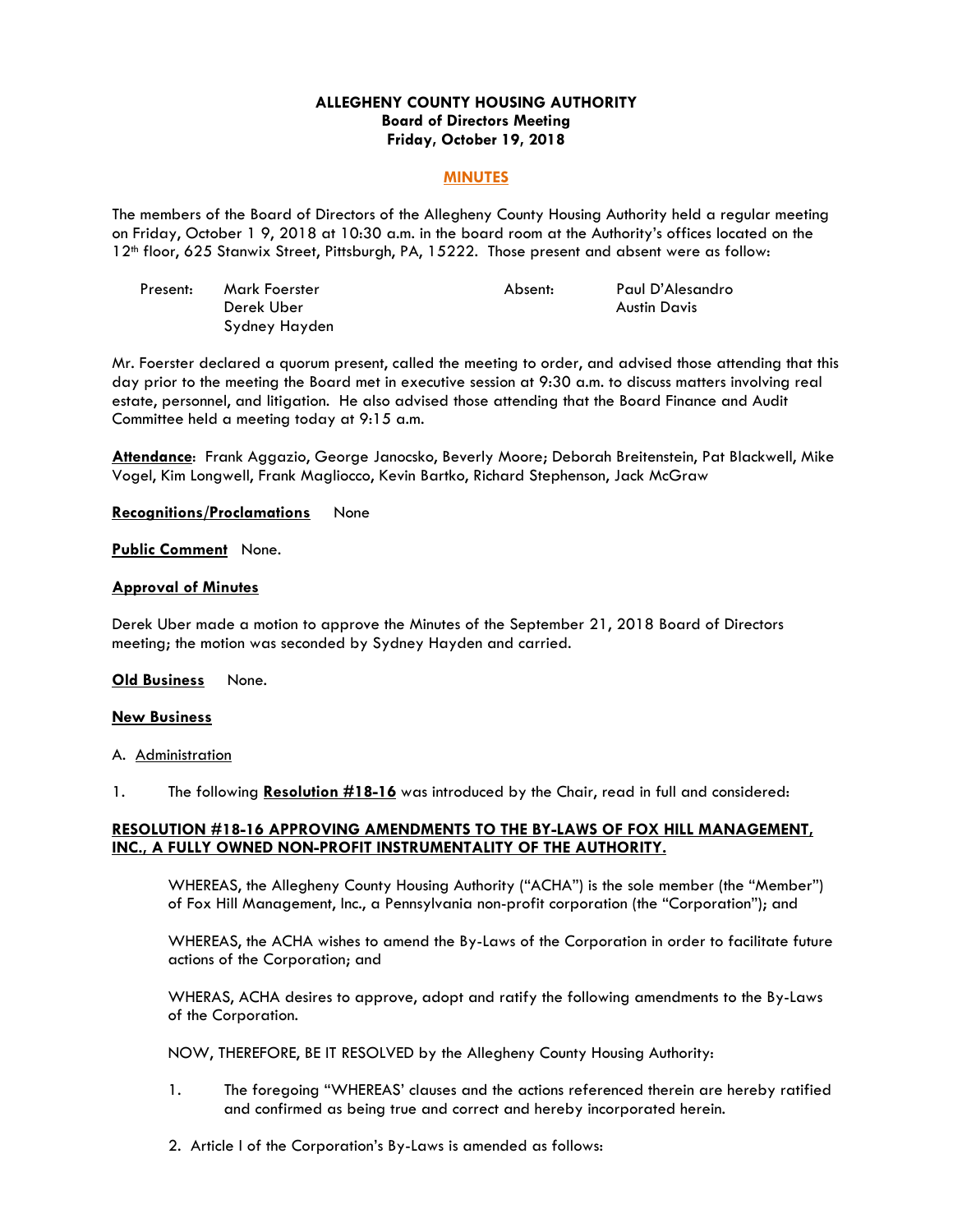"The principal and registered office of Fox Hill Management, Inc. (hereinafter called the "Corporation") shall be located at  $c/o$  Allegheny County Housing Authority, 625 Stanwix St., 12<sup>th</sup> Floor, Pittsburgh, Pennsylvania, 15222. The corporation may also have offices at other places as the Board of Directors may from time to time determine.

3. Article 3.1 of the Corporation's By-Laws is amended as follows:

"3.1 Annual Meeting. An annual meeting of the members of the Corporation shall be held the third Friday in January in each year for the purpose of electing Directors and for the transaction of such other business as may be properly come before the meeting. If the day fixed for the annual meeting shall be a legal holiday in the Commonwealth of Pennsylvania, such meeting shall be held on the next succeeding business day. The Member shall designate, in writing, to the Secretary of the Corporation, a representative to act on its behalf."

4. Article 5.1 of the By-Laws is amended as follows:

"5.1 Officers. The officers of the Corporation shall be a President, one or more Vice-Presidents (the number thereof to be determined by the Board of Directors), a Secretary, a Treasurer, and such other officers as may be elected in accordance with the provisions of this Article. The Board of Directors may elect or appoint such other officers, including one or more Assistant Treasurers, as it shall deem desirable, such officers to have authority and perform the duties prescribed, from time to time, by the Board of Directors. Any two or more offices may be held by the same person, except the offices of President and Secretary. Either the office of President or Secretary must be a Director of the Corporation."

5. Article 7. Of the Corporation's By-Laws is amended as follows:

 "These Bylaws may be altered, amended or repealed by an affirmative vote of the Member at any regular or special meeting of the Member of the Corporation."

 Derek Uber moved that the foregoing Resolution be adopted as introduced and read, which was seconded by Sydney Hayden, and upon roll call the 'Ayes' and 'Nays' were as follows:

| AYES: | Mark Foerster | NAYS: | <b>None</b> |
|-------|---------------|-------|-------------|
|       | Derek Uber    |       |             |
|       | Sydney Hayden |       |             |

The Chair thereupon declared said Resolution carried and adopted

The Executive Director stated this is the second of two meetings of the member necessary to complete amendments to the bylaws of Fox Hill Management, Inc.

### B. Development

1. Motion by Derek Uber, second by Sydney Hayden, approving the Tender and Release Agreement between the ACHA, the Hudson Insurance Company, and Moret Construction Co., Inc. in the amount of \$707,300 for West Mifflin Manor Interior and Exterior Improvements. Motion carried.

Jack McGraw stated this agreement is the culmination of negotiations between the Authority, Hudson and Moret, for takeover of the work due to default of Air Technology at the West Mifflin Highrise. This agreement allows for us to contract with Moret Construction and keep Hudson and their liability under the bonding for anything unforeseen that comes up, we all go back to Hudson, but it allows us to work directly with Moret to finish the job.

2. Motion by Derek Uber, second by Sydney Hayden, approving an agreement with Moret Construction Co., Inc. in the amount of \$707,300 for completion of general Contract ACHA-1574- 1/GC , West Mifflin Manor Interior and Exterior Improvements. Motion carried.

Mr. McGraw explained this contract allows Moret to complete the work and to be paid primarily out of the balance of the capital funds set aside for the work, and the rest of the money will be put in by Hudson.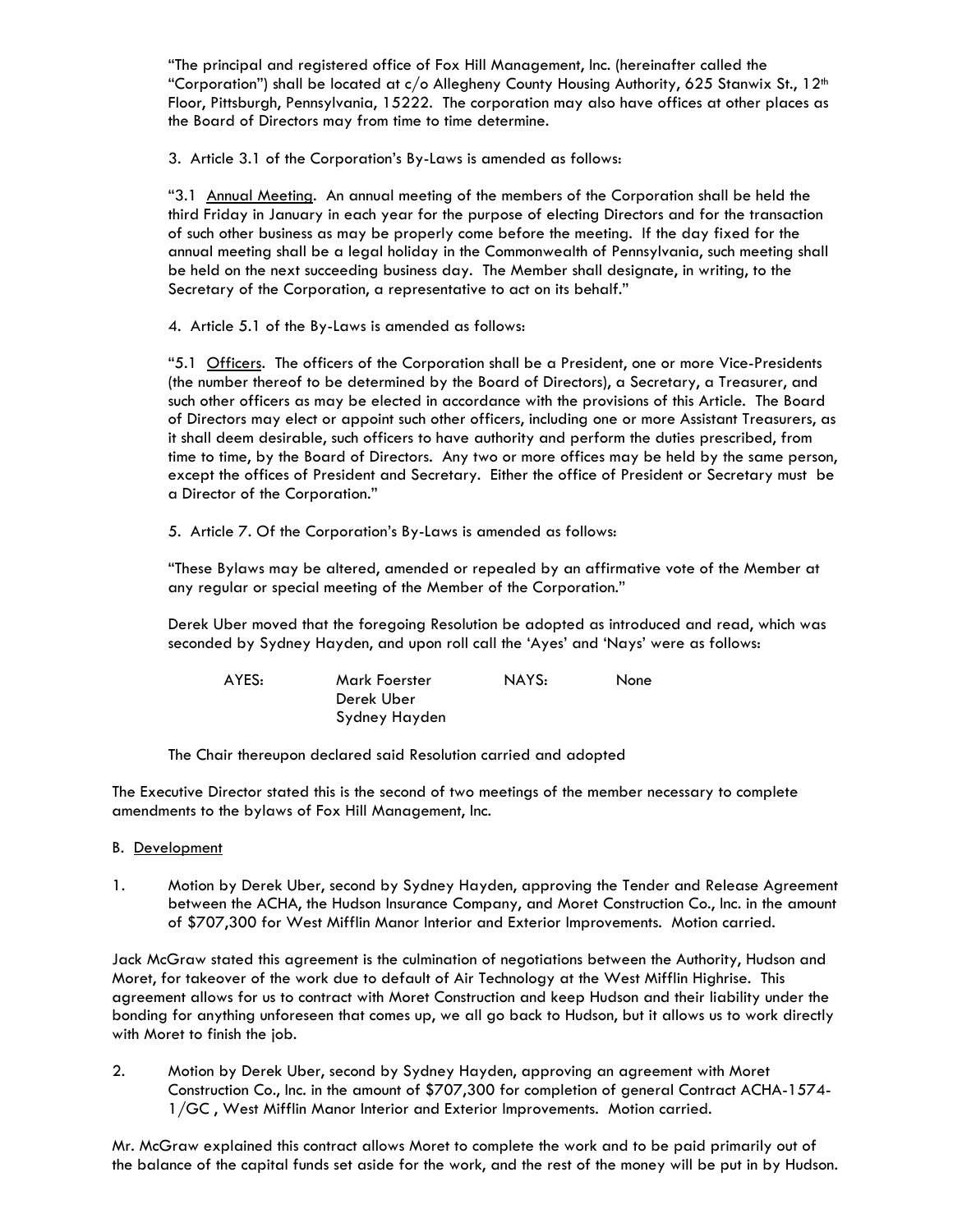Mr. Uber wanted to know if they will be able to get a substantial amount of work done this season. Jack replied yes, there is a focus to get the exterior work done right away and we expect most of the work to be done by the end of February or March.

**Comment on General Items** None. Mike Vogel gave a brief report to the Board on his attendance at the International Police Chiefs conference in October. He thanked the Board and the Executive Director for allowing him to attend. The conference was very beneficial, attended sessions on the opiod epidemic, officer safety, The expo was phenomenal - the latest and greatest equipment. And, President Trump was in attendance and spoke at the conference.

# **Adjournment**

Motion by Derek Uber, second by Sydney Hayden, to adjourn the meeting; motion carried.

The meeting ended at 10:50 a.m.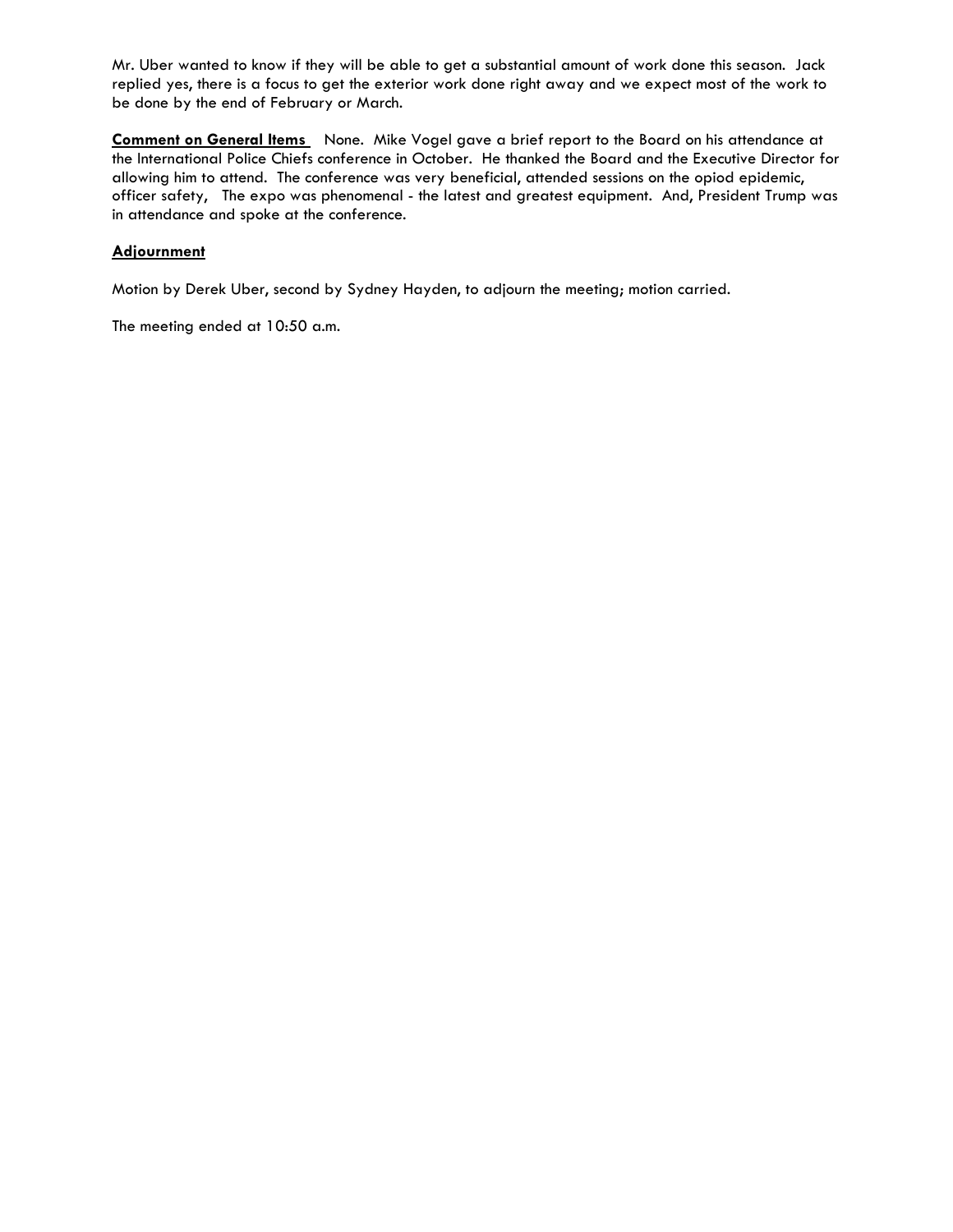### **ALLEGHENY COUNTY HOUSING AUTHORITY Board of Directors Meeting Friday, November 16, 2018**

#### **MINUTES**

The members of the Board of Directors of the Allegheny County Housing Authority held a regular meeting on Friday, November 16, 2018 at 10:30 a.m. in the board room at the Authority's offices located on the 12th floor, 625 Stanwix Street, Pittsburgh, PA, 15222. Those present and absent were as follow:

| Present: | Mark Foerster | Absent: | Paul D'Alesandro |
|----------|---------------|---------|------------------|
|          | Austin Davis  |         |                  |
|          | Derek Uber    |         |                  |
|          | Sydney Hayden |         |                  |

Mr. Foerster started the meeting with a moment of silence in for the victims, their families and friends involved in the Tree of Life tragedy. Thereafter, the Chair declared a quorum present, called the meeting to order, and advised those attending that this day prior to the meeting the Board met in executive session at 9:30 a.m. to discuss matters involving real estate, personnel, and litigation. He also advised those attending that the Board Finance and Audit Committee held a meeting today at 9:15 a.m.

**Attendance**: Frank Aggazio, George Janocsko, Beverly Moore; Deborah Breitenstein, Frank Magliocco, Mike Vogel, Rich Stephenson, Bobby Gabbianelli, Pat Blackwell, Kim Longwell, Jack McGraw, Paul Reiber, Kevin Bartko, James Bulls, Chris Waugh

#### **Recognitions/Proclamations**

The Executive Director stated our employee of the month, over the last year or so, has been filling in for the leasing administrator since that person left for another position, as well as her job. She is one of our top managers by far. She also formatted and did the letter sent to people on the waiting list to comply with a case settlement; that was a lot of work, mailing the letters and tracking the responses. Our employee of the month is Christina Waugh. Ms. Waugh thanked Mr. Aggazio for this award.

#### **Public Comment** None.

### **Approval of Minutes**

Derek Uber made a motion to approve the Minutes of the October 19, 2018 Board of Directors meeting; the motion was seconded by Austin Davis and carried.

#### **Old Business** None.

### **New Business**

#### A. Administration

1. Motion by Austin Davis, second by Derek Uber, approving the extension of ACHA's lease with Joco Sky, LP for its Central Office space at 625 Stanwix Street, for the term 1/1/20 to 12/31/20. Motion carried.

Mr. Aggazio stated we needed more time at this location because the construction of the new Central Office in McKees Rocks is not as far along as we thought it would be. We originally anticipated being in the new facilities by December 2019; that date has been extended to June 2020. Mr. Davis wanted to know why we are doing this now instead of waiting until next year; Mr. Aggazio responded that this protects us from the landlord obtaining a new lease before we are able to move.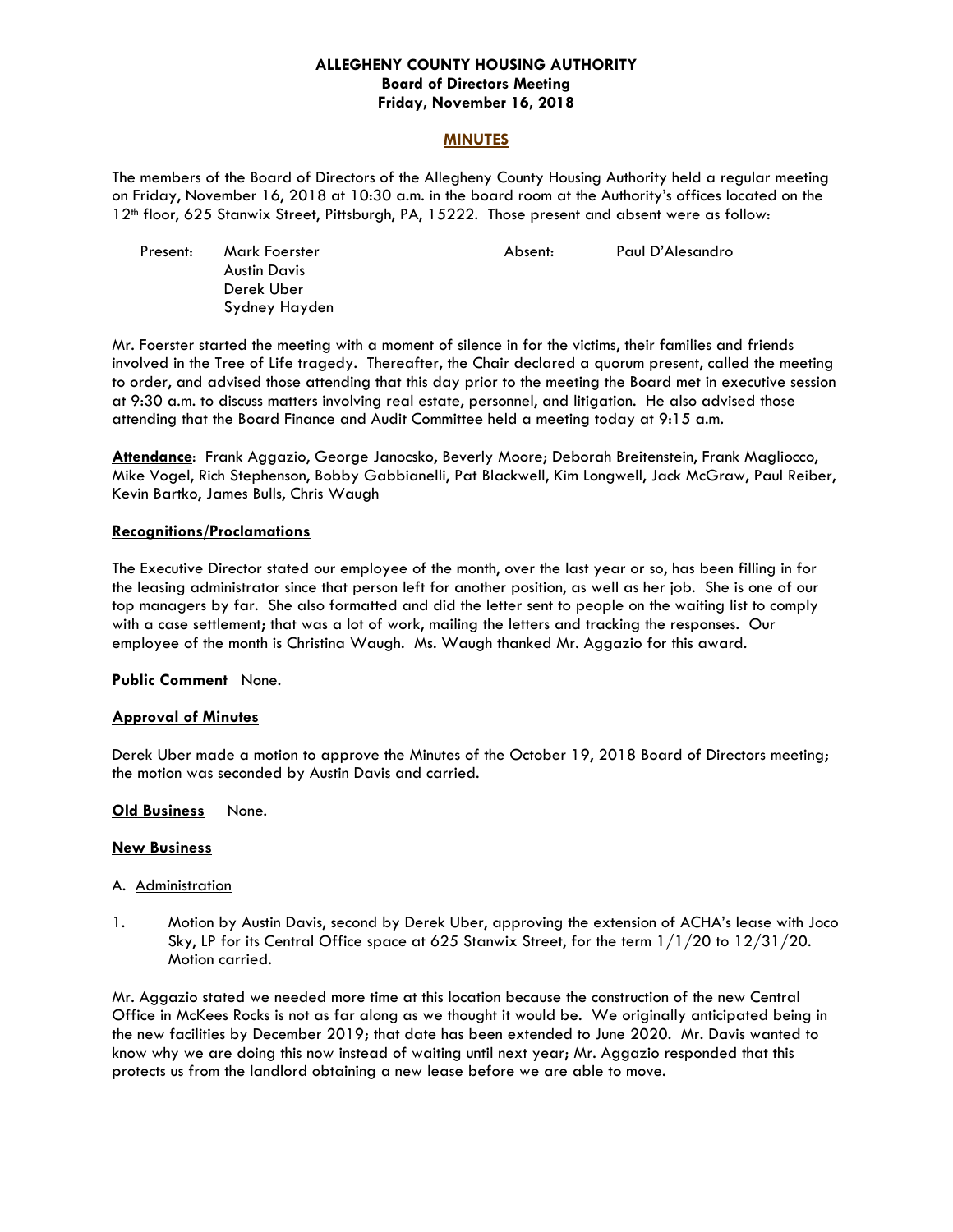### B. Development

1. Motion by Austin Davis, second by Sydney Hayden, awarding IFB Contract ACHA-1604-GC, General Construction Contract for Porch Deck Temporary Shoring at Mapleview Terrace, in the amount of \$92,500 to Emmocon Corporation. Motion carried.

Jack McGraw stated that although we are calling this temporary shoring, we consider it to be a permanent fix. If you remember we had one porch collapse. We repaired that and this is part of what we did – we added some beams under the existing concrete and metal decking. We are going to add a couple of beams across that deck so that even in the event that something would happen, nothing could collapse again because the porches will be supported by metal I-beams. We will also reinforce the panning. A complete replacement would have been far too disruptive. We have worked with Emmocon in the past; they have been in business for a long time. We are pretty comfortable in recommending this award.

### C. HCVP

1. The following **Resolution #18-17** was introduced by the Chair, read in full and considered:

# *RESOLUTION #18-17 APPROVING ANNUAL SEMAP CERTIFICATION*

 *NOW, THEREFORE, BE IT RESOLVED that the Board of Directors of the Allegheny County Housing Authority hereby approve the annual Section 8 Management Assessment Program Certification and submission to HUD for Fiscal Year Ending September 20, 2018.* 

 Austin Davis moved that the foregoing Resolution be adopted as introduced and read, which was seconded by Derek Uber, and upon roll call the 'Ayes' and 'Nays' were as follows:

 AYES: Mark Foerster NAYS: None Austin Davis Derek Uber Sydney Hayden

The Chair thereupon declared said Resolution carried and adopted*.* 

### D. Public Safety

1. Motion by Derek Uber, second by Austin Davis, approving renewal of intergovernmental agreement to perform criminal background checks for the Westmoreland County Housing Authority for the term  $2/1/19$  to  $1/31/21$ . Motion carried.

Mike Vogel advised we negotiated an increase in the rate per background check of around \$4,000 per year.

### D. HMO

1. The following **Resolution #18-18** was introduced by the Chair, read in full and considered:

### *RESOLUTION #18-18 AUTHORIZING TRANSFER OF UNCOLLECTABLE TENANT ACCOUNTS*

 *BE IT RESOLVED that the Board of Directors of the Allegheny County Housing Authority hereby approve transfer of uncollectible tenant accounts in the amount of \$6,874.41 and referral for further action, if warranted.* 

 Derek Uber moved that the foregoing Resolution be adopted as introduced and read, which was seconded by Austin Davis, and upon roll call the 'Ayes' and 'Nays' were as follows:

 AYES: Mark Foerster NAYS: None Austin Davis Derek Uber Sydney Hayden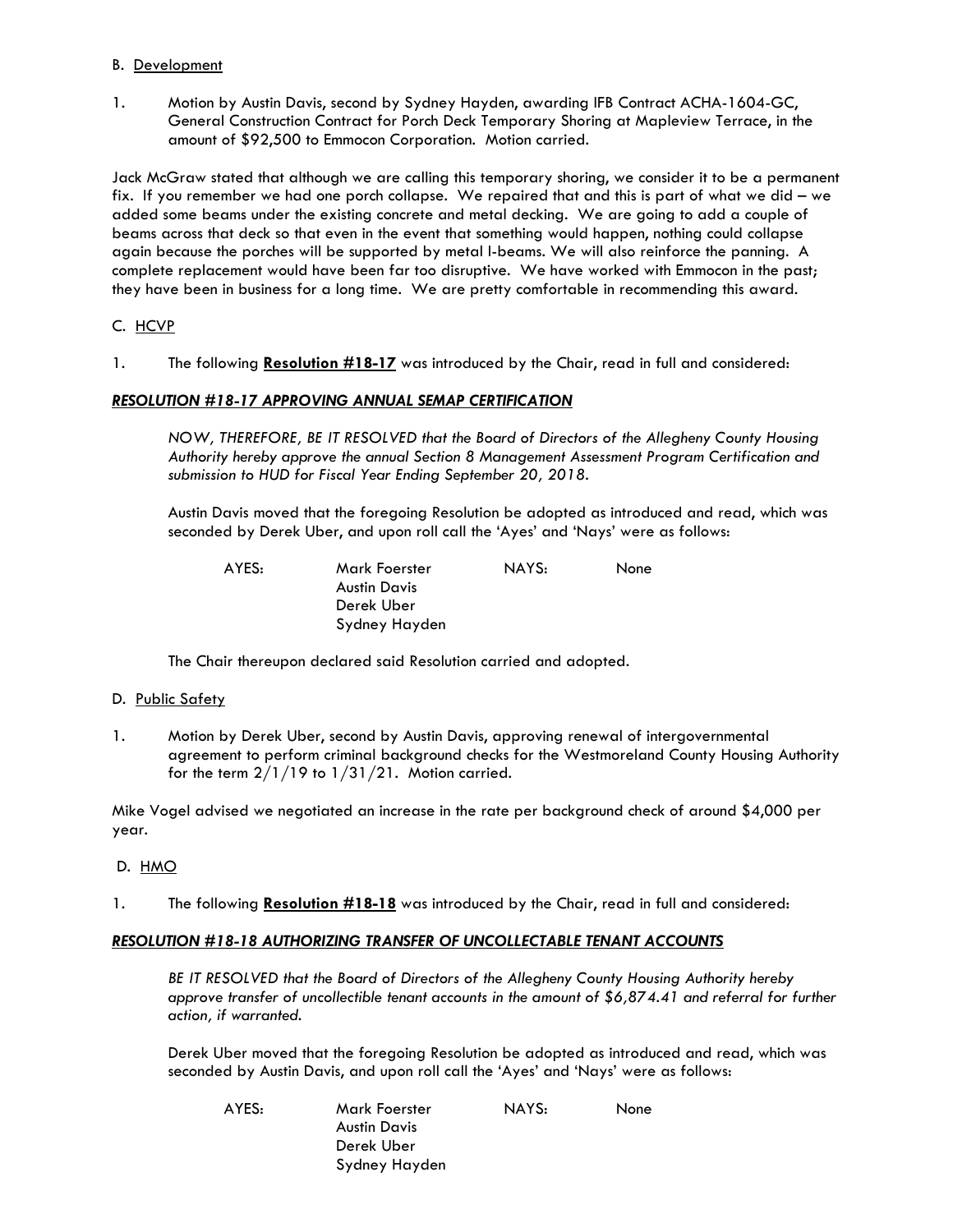The Chair thereupon declared said Resolution carried and adopted*.* 

**Comment on General Items** Frank Magliocco gave a brief report to the Board on attendance at the Emphasys User Group Conference in the beginning of the month. It was a very informative conference; we learned a lot of things, especially from HUD about their technological advances and initiatives to bring their systems into the  $21<sup>st</sup>$  century, which will steam-line a lot of the processes we do. One of the things that are very interesting is that HUD may implement a nation-wide waiting list – anybody, anywhere, can apply for housing anywhere. We attended breakout sessions, and in those sessions we learned about best practices. All in all it is was a very good conference and we all came back with information to utilize. Also, I was recruited to be on the Emphasis user group board.

### **Adjournment**

Motion by Austin Davis, second by Sydney Hayden, to adjourn the meeting; motion carried.

The meeting ended at 10:50 a.m.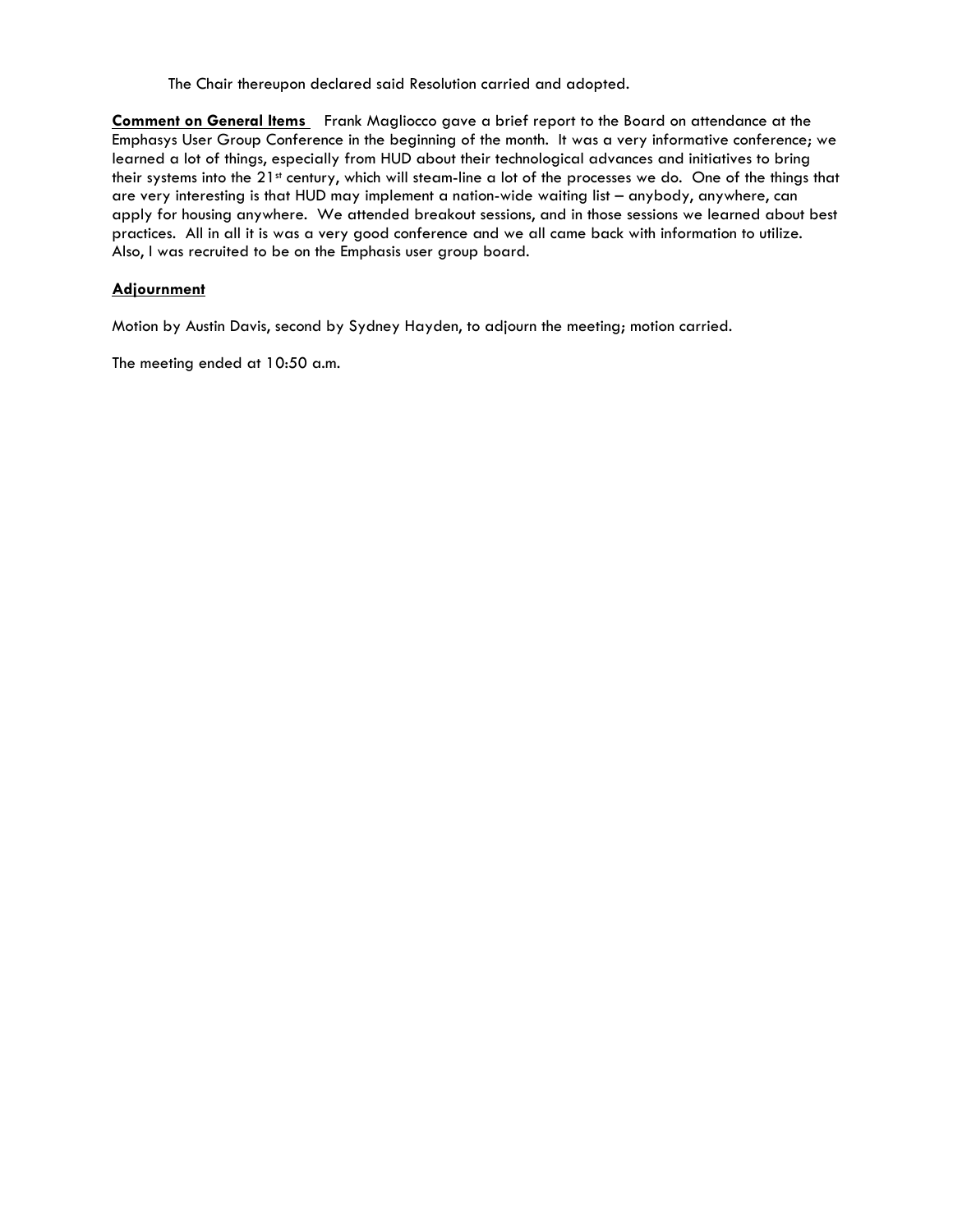### **ALLEGHENY COUNTY HOUSING AUTHORITY Board of Directors Meeting Friday, December 21, 2018**

### **MINUTES**

The members of the Board of Directors of the Allegheny County Housing Authority held a regular meeting on Friday, December 21, 2018 at 10:30 a.m. in the board room at the Authority's offices located on the 12th floor, 625 Stanwix Street, Pittsburgh, PA, 15222. Those present and absent were as follow:

| Present: | Mark Foerster | Absent: | Paul D'Alesandro |
|----------|---------------|---------|------------------|
|          | Austin Davis  |         | Derek Uber       |
|          | Sydney Hayden |         |                  |

The Chair declared a quorum present, called the meeting to order, and advised those attending that this day prior to the meeting the Board met in executive session at 9:30 a.m. to discuss matters involving real estate, personnel, and litigation. He also advised those attending that the Board Finance and Audit Committee held a meeting today at 9:15 a.m.

**Attendance**: Frank Aggazio, George Janocsko, Beverly Moore; Deborah Breitenstein, James Bulls. Bobby Gabbianelli, Frank Magliocco, Mike Vogel, Rich Stephenson, Jack McGraw, Paul Reiber

#### **Recognitions/Proclamations** None

#### **Public Comment** None.

### **Approval of Minutes**

Austin Davis made a motion to approve the Minutes of the November 16, 2018 Board of Directors meeting; the motion was seconded by Sydney Hayden and carried.

### **Old Business** None.

### **New Business**

#### A. Administration

- 1. Motion by Austin Davis, second by Sydney Hayden approving award of RFP Contract ACHA-1584, Public Officials Liability/Employment Practices Liability/Fiduciary Liability Insurance (Broker/Insurer) to the Nathan Lane Agency, coverage to be placed with Stratford Insurance Company for the term 1/1/19-1/1/20 total premium of \$62,420. Motion carried.
- 2. Motion by Austin Davis, second by Sydney Hayden, approving renewal of the following insurance coverages with the HAI Group for the Authority for the term  $1/1/19-1/1/20$ :

| Coverage                                      | <b>Annual Premium</b> |
|-----------------------------------------------|-----------------------|
| Commercial General Liability, including Law   | \$176,684             |
| Enforcement, Mold & Pesticide                 |                       |
| Property, Equipment Breakdown & Inland Marine | \$807,050             |
| Auto                                          | \$42,713              |

Motion carried.

#### B. Development

1. Motion by Austin Davis, second by Sydney Hayden approving authorization to renegotiate amendment to Contract ACHA-1518, A/E Services for Interior and Exterior Improvements at Wilmerding Apartments – Reconfiguration and Retrofit, with LGA Partners, for an additional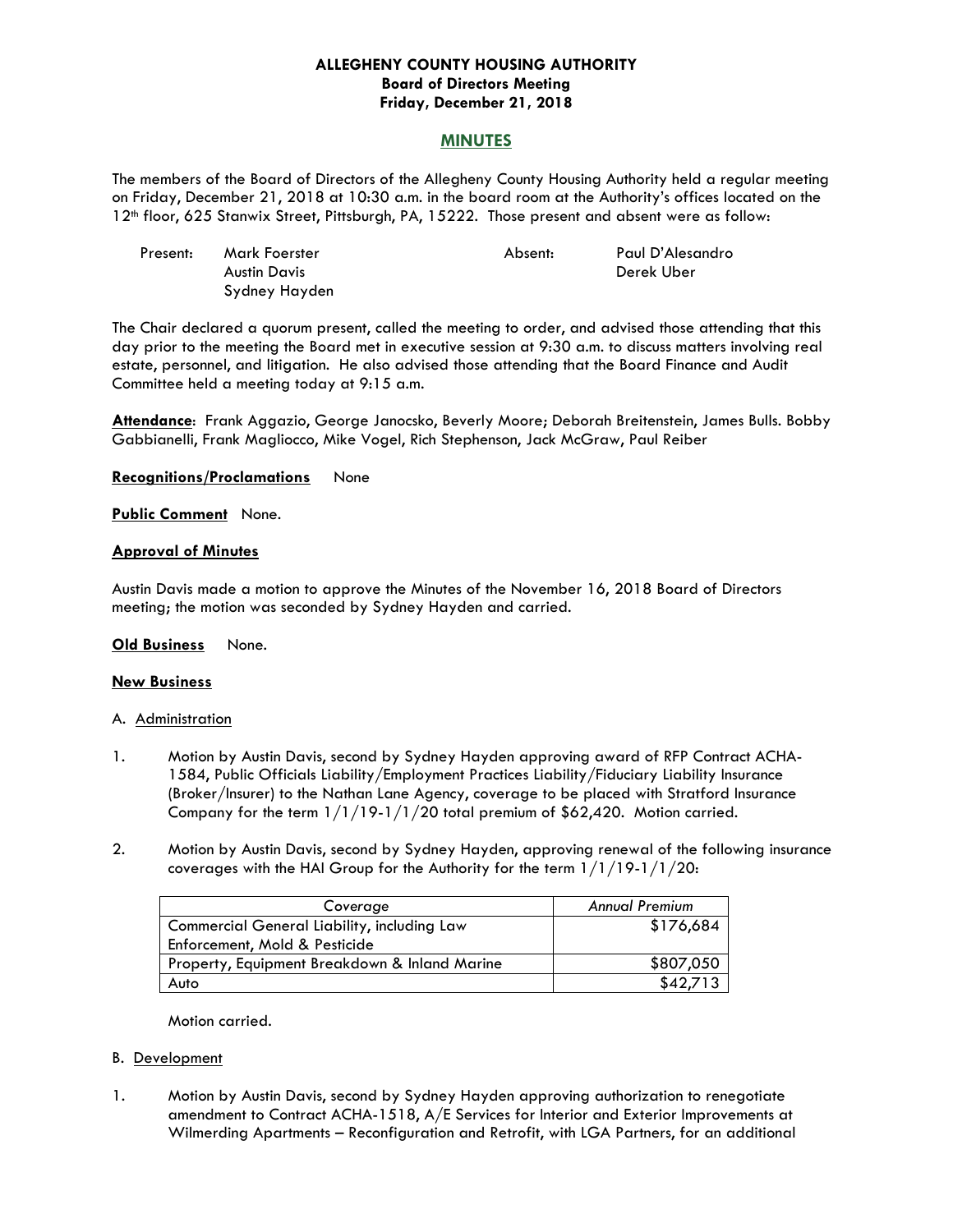design work and engineering consultant costs for complete replacement of the buildings windows and installation of through-wall ACs in each unit.

Jack McGraw stated he requested authorization to renegotiate due to the bids that were submitted last week for the work. We requested bids for 5 prime contracts, one being elevator work for which we received no bids. The general contract bids came in high and the low bidder is a company that has never worked here before and has not handled this type of work. We also may have to look again at this because of cost. We did ask Lami Grubb to design window change out and reconfiguring AC work instead of being in the window to put them below the window and doe masonry cutout and a box through the wall. We are going to owe them money for that design work; but if we don't move forward with this piece of work we will renegotiate because there will be no contract administration.

2. Motion by Austin Davis, second by Sydney Hayden, approving award of RFQ Contract ACHA-1601, A/E Services for Exterior Improvements at Hawkins Village, to LGA Partners in the amount of \$87,720. Motion carried.

Jack McGraw advised that Lami Grubb came in as the highest ranked firm for the exterior improvements at Hawkins Village; that work will include roof replacement, windows, some doors, asphalt and parking lots. Its around a 7% fee and we recommend award.

# B. HMO

1. The following **Resolution #18-19** was introduced by the Chair, read in full and considered:

# *RESOLUTION #18-19 AUTHORIZING TRANSFER OF UNCOLLECTABLE TENANT ACCOUNTS*

 *BE IT RESOLVED that the Board of Directors of the Allegheny County Housing Authority hereby approve transfer of uncollectible tenant accounts in the amount of \$26, 227.13 and referral for further action, if warranted.* 

 Austin Davis moved that the foregoing Resolution be adopted as introduced and read, which was seconded by Sydney Hayden, and upon roll call the 'Ayes' and 'Nays' were as follows:

| AYES: | Mark Foerster | NAYS: | None |
|-------|---------------|-------|------|
|       | Austin Davis  |       |      |
|       | Sydney Hayden |       |      |

The Chair thereupon declared said Resolution carried and adopted*.* 

2. Motion by Austin Davis. Second by Sydney Hayden, approving the closing and opening of the following LIPH Waiting Lists effective January 22, 2019:

# **OPENING OF WAITING LISTS**

Effective at the start of the business day **Tuesday, January 22, 2019,** the Allegheny County Housing Authority will be opening the Waiting List for the following Low Income Public Housing Sites:

- Carnegie Apartments (1 Bedrooms) 514 Lydia Drive, Carnegie, PA 15106
- Caldwell Station (2 Bedrooms ) 314 Commerce Street, Wilmerding, PA 15148
- Groveton Village (2, 3 & 4 Bedrooms ) 511 Groveton Drive, Coraopolis, PA 15108
- Hawkins Village (1 Bedrooms) 500 Kenmawr Avenue, Rankin, PA 15104
- Homestead B (1 Bedrooms) 481 East Eighth Avenue, Homestead, PA 15120
- Pleasant Ridge Apartments (1, 2 Bedrooms) 251 Jefferson Drive, McKees Rocks, PA 15136
- Scattered Sites ( 2, 3, 4 Bedrooms) 511 Groveton Drive, Coraopolis, PA 15108
- West Mifflin (1 Bedrooms) 2400 Sharp Avenue, West Mifflin, PA 15122 (waiting list open during modernization)